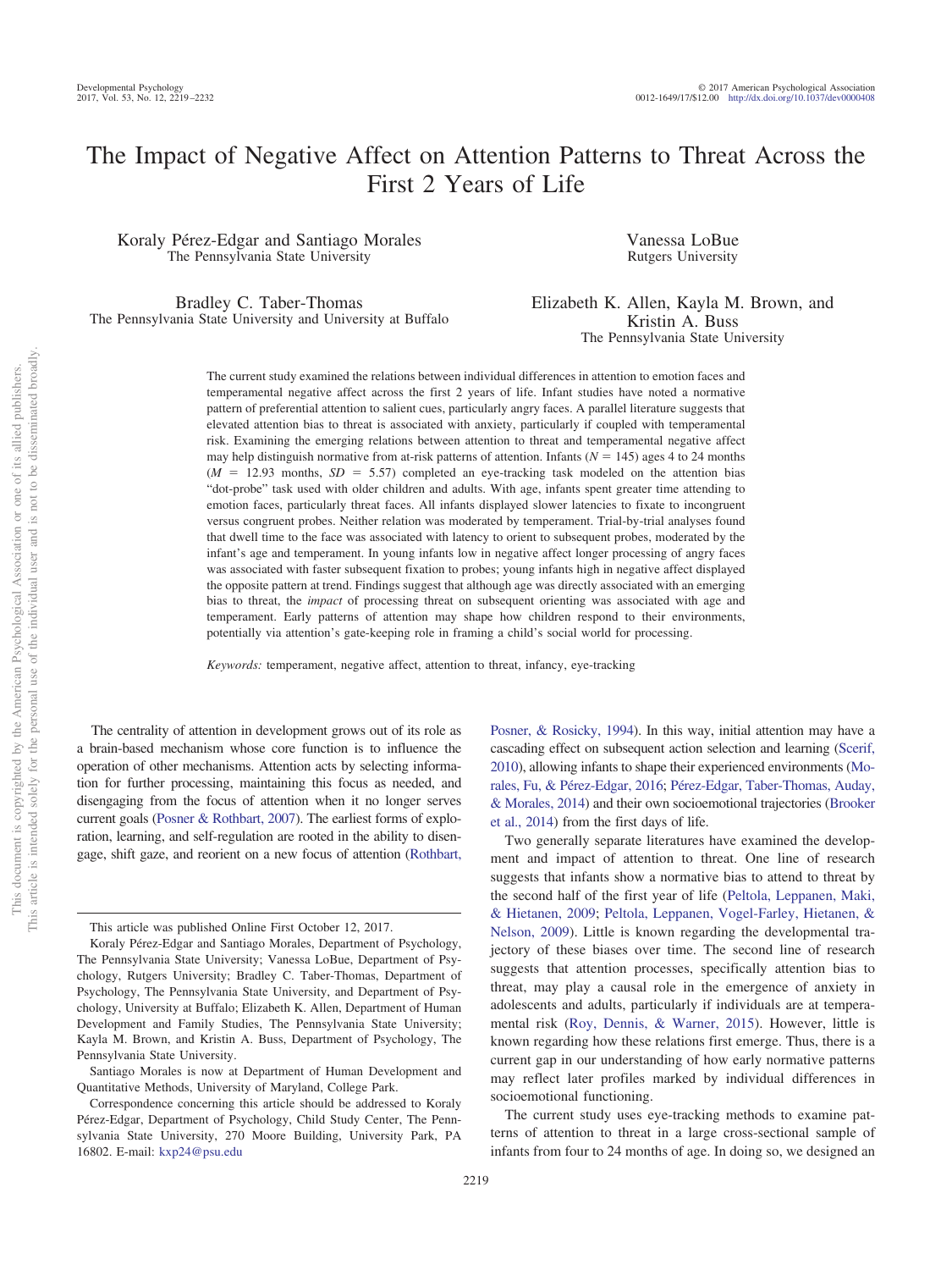infant version of the dot-probe task—the behavioral task most often presented in the child and adult literature [\(Bar-Haim, Lamy,](#page-10-0) [Pergamin, Bakermans-Kranenburg, & van IJzendoorn, 2007\)](#page-10-0). In addition, we characterize participants for levels of negative affect, a temperament trait that has been associated with attention to threat, behavioral inhibition, and the later emergence of anxiety [\(Fox & Pine, 2012\)](#page-11-1). Our main goal is to characterize and track the initial, emerging relation between attention to threat and temperament traits that may shape divergent developmental trajectories.

# **Attention to Threat as a Normative Process**

Orderly patterns of visual attention are evident within the first days of life. Initially, attention may be exogenously driven by processing and learning biases that are fairly normative and governed by subcortical neural networks [\(Leppänen & Nelson, 2006,](#page-12-4) [2009\)](#page-12-5). However, over time, endogenous attention processes emerge and begin to dominate how, when, and where the infant deploys his growing, but still limited, attentional resources. For example, a recent study [\(Kwon, Setoodehnia, Baek, Luck, &](#page-12-6) [Oakes, 2016\)](#page-12-6) found that when faces are presented in a complex array of objects, 4-month-olds attend to the most perceptually salient stimulus, while 6- and 8-month-olds preferentially attend to faces, regardless of perceptual characteristics. It is at this point that clear individual differences may begin to have a broad and perhaps lasting impact on how individuals engage with and perceive their social environments.

Emotionally salient objects in the environment preferentially capture attention early on, often due to perceptual markers, such as shape and contrast [\(LoBue, Rakison, & DeLoache, 2010\)](#page-12-7). In the competition for limited attentional resources, infants prioritize objects that decrease danger and increase reward [\(Peltola, Lep](#page-12-8)[panen, Palokangas, & Hietanen, 2008\)](#page-12-8), and no other object is as closely tied to survival, punishment, and reward as the human face [\(Hoehl & Striano, 2010\)](#page-11-2). Due to the coupling of perceptual cues, rewarding daily events (e.g., feeding), and long hours of exposure, infants quickly begin to show preferential looking to human faces [\(Leppänen & Nelson, 2009\)](#page-12-5). This preference is magnified when the face also conveys an emotional threat signal.

For example, a series of studies [\(Peltola, Hietanen, Forssman, &](#page-12-9) [Leppänen, 2013;](#page-12-9) [Peltola, Leppanen, Maki, et al., 2009;](#page-12-2) [Peltola et](#page-12-8) [al., 2008\)](#page-12-8) has found that within the second half of the first year of life, infants are less likely to disengage from negative faces relative to happy and neutral faces. This may be due to infants' neurally driven "sticky fixation" to attended stimuli [\(Hood & Atkinson,](#page-11-3) [1993\)](#page-11-3), working in tandem with a normative bias to preferentially attend to stimulus valence [\(DeLoache & LoBue, 2009;](#page-11-4) [LoBue &](#page-12-10) [DeLoache, 2010;](#page-12-10) [LoBue et al., 2010\)](#page-12-7). As another example, the presence of an affective face will modulate the early emerging eyeblink startle by 5 months of age, such that angry faces potentiate the startle response, which is in turn attenuated by happy faces [\(Balaban, 1995\)](#page-10-1). Perceptual cues may initially capture infants' attention, setting the stage for later conceptual learning regarding the meaning conveyed by emotion faces [\(Quinn, 2011\)](#page-13-4). This learning has down-stream consequences as patterns of attention to emotion in infancy are associated with patterns of attachment as toddlers [\(Peltola, Forssman, Puura, van IJzendoorn, & Leppänen,](#page-12-11) [2015\)](#page-12-11).

# **Temperament-Linked Differences in Threat Processing**

At the same time, individual differences in temperament may shape the type of information infants seek out, endogenously modulating their level of exposure to social stimuli. Much of the infant attention literature has focused on normative patterns of behavior, noting the early emergence of attention bias to threat and potential links to underlying cognitive, perceptual, and socioemotional mechanisms [\(Leppänen & Nelson, 2009;](#page-12-5) [LoBue, Matthews,](#page-12-12) [Harvey, & Stark, 2014\)](#page-12-12). The data indicate that attention to threat is early appearing, widespread, evident at the neural level, and independent of a fear response [\(LoBue, 2013;](#page-12-13) [Ravicz, Perdue,](#page-13-5) [Westerlund, Vanderwert, & Nelson, 2015\)](#page-13-5). Nonetheless, studies examining the association between attention to threat and the emergence of socioemotional maladaptation or anxiety have predominantly focused on child and adult clinical populations [\(Bar-](#page-10-0)[Haim et al., 2007;](#page-10-0) [Brown et al., 2014\)](#page-11-5).

Recent meta-analyses [\(Dudeney, Sharpe, & Hunt, 2015\)](#page-11-6) and reviews [\(Roy et al., 2015\)](#page-13-3) of attention bias to threat in anxious children finds that there is equivocal support for the presence and direction of the attention bias. There is clear evidence that temperament impacts socioemotional development throughout childhood beginning in infancy. The role of attention, however, has not been extensively examined from the first years of life. A broad literature notes that infants with high levels of negative affect in infancy are at increased risk for behavioral inhibition or dysregulated fear by early childhood [\(Buss, 2011;](#page-11-7) [Fox, Henderson, Rubin,](#page-11-8) [Calkins, & Schmidt, 2001\)](#page-11-8). Children high in behavioral inhibition and dysregulated fear are, in turn, at increased risk for social withdrawal and social anxiety by early childhood and adolescence [\(Buss & Kiel, 2013;](#page-11-9) [Chronis-Tuscano et al., 2009\)](#page-11-10).

Initial work suggests that attention mechanisms may act as a developmental tether, increasing the likelihood that children remain on early developmental trajectories and resist the normal ameliorative or "smoothing away" processes that typically diminish early risk [\(Pérez-Edgar et al., 2014\)](#page-12-1). As a result, infants with low levels of sustained attention [\(Pérez-Edgar et al., 2010\)](#page-12-14) or executive attention [\(Sheese, Rothbart, Posner, White, & Fraundorf,](#page-13-6) [2008\)](#page-13-6) to nonsocial stimuli show increased levels of social withdrawal over the course of early childhood. The inability to disengage from a distressing stimulus may "force" processing resources to remain focused on the stimulus, thus increasing negative affect or anxiety [\(Fox, Hane, & Pine, 2007\)](#page-11-11). Individual differences in temperament, particularly when coupled with variations in attention control, may also make infants more attune to environmental variations, leading to differential susceptibility (for both good and ill) to life events [\(Belsky & Pluess, 2009\)](#page-10-2).

While studies have examined the relation between temperament and attention to threat in childhood, there is less data concerning this relation early in infancy. A small longitudinal study tested infants at 12, 18, 24, and 36 months [\(Nakagawa & Sukigara,](#page-12-15) [2013\)](#page-12-15), noting a main effect of emotion face, such that infants were less likely to disengage from fearful faces than happy or neutral faces. This bias pattern was stable across time in the sample. However, they only found a relation between maternal report of negative affect and attention to threat at a single time point—12 months. The authors suggest that the emergence of regulatory processes, such as effortful control, may have modulated the temperament–attention relation. Previous work [\(Martinos, Mathe-](#page-12-16)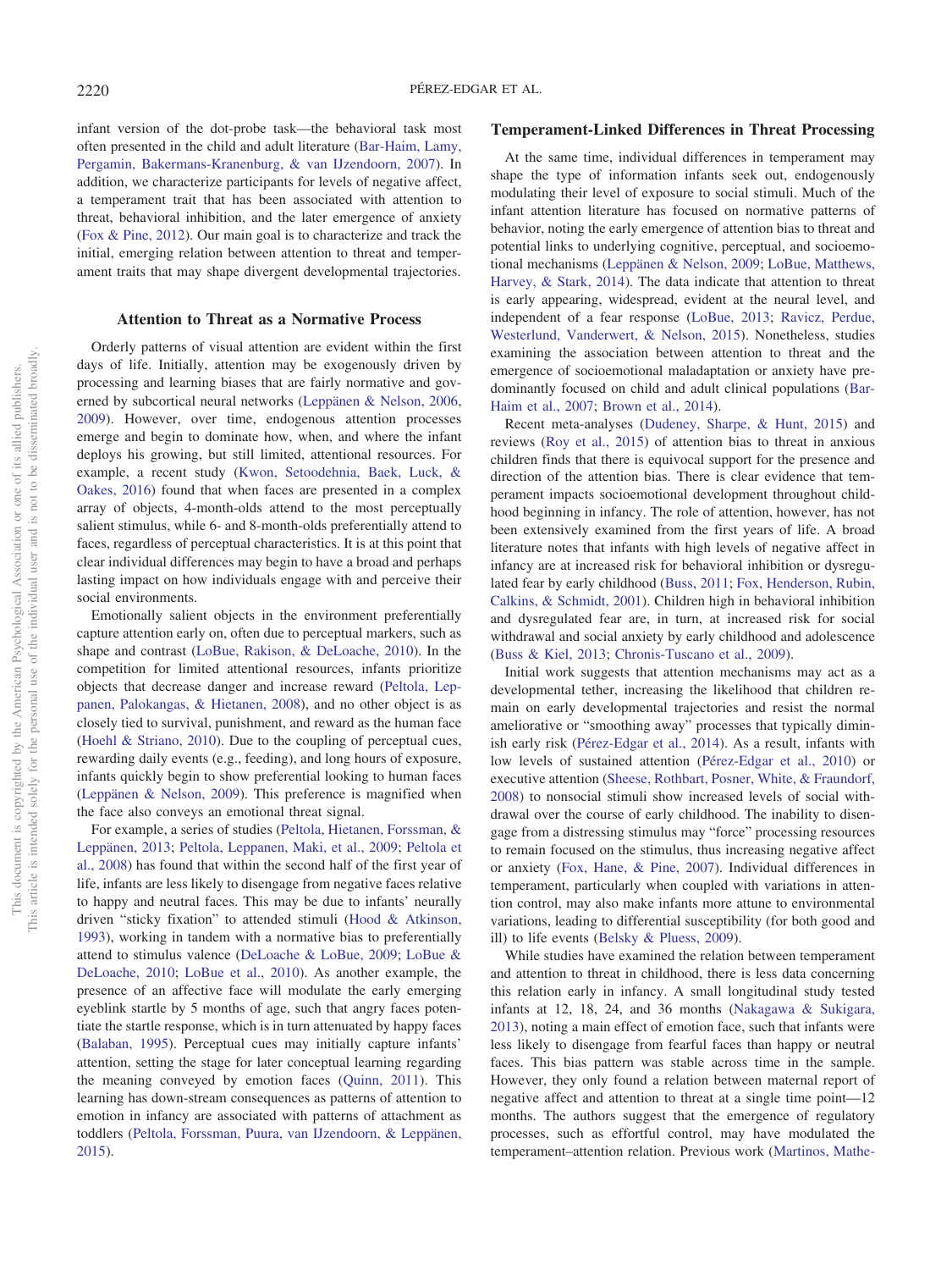[son, & de Haan, 2012\)](#page-12-16) found no changes over time in the relation between temperament (negative affect and regulation) and electrophysiological markers of attention to threat and happy faces. This study included infants from 3 months to 13 months, although most clustered at 7 months. It is not clear if a similar pattern would emerge in a sample with a wider age range using eye-tracking measures of attention. Finally, a recent study finds that while maternal anxiety was associated with infant attention bias in an eye-tracking disengagement task, temperamental negative affect was not [\(Morales et al., 2017\)](#page-12-17).

# **The Current Questions of Interest**

The currently available data lead to a core set of questions concerning how the relation between attention to threat, negative affect, and anxiety/social withdrawal may emerge over time. Three potential developmental models have been suggested. The integral bias model [\(Field & Lester, 2010\)](#page-11-12) suggests that individual factors (e.g., temperament) determine the extent of any bias and bias should be evident across the life span, assuming that the task is developmentally appropriate. As such, infants with early signs of negative affect would already show a more pronounced bias to threat relative to infants without this temperamental profile. Much of the current clinical literature makes this *implicit* assumption. The moderation model [\(Field & Lester, 2010\)](#page-11-12) suggests that development moderates the expression of an existing bias to threat, such that under certain circumstances (e.g., in children with extreme temperament) the initial normative bias may be linked to the later emergence of elevated fear and social withdrawal [\(LoBue, 2013;](#page-12-13) [LoBue & DeLoache, 2008;](#page-12-18) [Todd, Cunningham, Anderson, &](#page-13-7) [Thompson, 2012\)](#page-13-7). In contrast, normative biases will decrease over time for typically developing children. Finally, the acquisition model suggests that developmental experiences shape the acquisition of an attention bias gradually over time [\(Field & Lester,](#page-11-12) [2010\)](#page-11-12), either in tandem or subsequent to the emergence of fear and anxiety. For example, Kindt [\(Kindt, Bierman, & Brosschot, 1997;](#page-11-13) [Kindt & Brosschot, 1999\)](#page-12-19) has found that attention bias to spiders increases with age cross-sectionally for phobic, but not control, children (however, see [Morren, Kindt, van den Hout, & van](#page-12-20) [Kasteren, 2003\)](#page-12-20). To date, the available data cannot definitively address the three models.

The current study is an initial examination of attention bias and negative affect in the first 2 years of life, focusing on mechanisms thought to shape broad patterns of socioemotional behavior in older children and adults. Our infant eye-tracking task is modeled directly on the dot-probe task most commonly used to assess attention bias in older individuals [\(Bar-Haim et al., 2007\)](#page-10-0). In this task, individuals briefly see two competing stimuli (one neutral and one threatening) and then respond to a probe that appears in the same location as one of the stimuli. An attention bias toward emotional stimuli is present when participants preferentially attend to emotional cues, marked by decreased reaction times (RTs) to probes replacing the threatening cues compared to the neutral cues, presuming that faster responses indicate that attention was already at that location. Bias is reflected in a simple difference score comparing RTs across cueing conditions.

As a practical matter, eye-tracking measures are needed to capture attention patterns, as infants cannot produce the needed overt responses central to the behavioral task. Eye-tracking measures can also provide unique data concerning task performance that is obscured in RT measures. RT studies assume that patterns of vigilance or avoidance are driven by core attention preferences. However, it is likely that multiple perceptual, cognitive, and motoric processes are also at play in the window between face presentation and probe response. Eye-tracking data may help partially disentangle these overlapping processes by removing the need for an overt motor response and providing more fine-grain temporal information regarding visual attention. Eye-tracking may also help verify that a participant is (or is not) visually attending to the stimuli presumed to drive attention bias. Recent work examining eye-tracking in children ages 9 to 48 months in a dot-probe task suggests that the task shows positive internal reliability [\(Bur](#page-11-14)[ris, Barry-Anwar, & Rivera, 2017\)](#page-11-14), particularly when compared to recent concerns regarding the behavioral RT version of the task [\(Rodebaugh et al., 2016\)](#page-13-8).

We rely on our new, infant-appropriate dot-probe task (the baby dot-probe) to address a number of specific questions. First, can infants reliably complete an eye-tracking version of the standard dot-probe task, patterned on the protocol normally used with children and adults? Second, do individual differences in temperamental negative affect and age impact infants' attention to emotion faces cues in the task? Third, can we use eye-tracking data to detect the attention mechanisms (i.e., disengagement from face to cue) that are thought to underlie the standard RT version of the task? Fourth, do face processing measures (dwell time) account for individual differences in response to the probes (fixation latency)?

The behavioral RT literature assumes that responses to probes are affected by attentional capture by the preceding emotion faces, such that individuals who attend to a location (e.g., an angry face) should be faster to then respond to a congruent probe and slower to respond to the incongruent probe. If infants in the current study match this previous pattern, we expect visual attention to an emotion face will lead to increased latencies to fixate to probes in the opposite spatial location. In addition, increased dwell time to faces, particularly if angry, will be associated with increased latencies to fixate to probes that follow in the opposite spatial location. With respect to temperament, it may be that negative affect impacts exogenously driven attention. Thus, the relation between dwell time and latency may hold for all infants, but it is simply that infants high in negative affect dwell longer to threat faces, thus triggering the latency response. Alternately, it may be that attention to threat faces differentially impacts subsequent attention, such that the dwell-time latency coupling will only be found in infants high in negative affect. If a temperament-attention link is noted, the relation may be evident throughout the observed age window (integral bias model) or it may emerge over the course of infancy into toddlerhood (moderation and acquisition models). Happy–neutral trials were included in the study to probe the specificity of these relations to threat cues.

This is the first study to empirically examine the form and function of attention bias to threat incorporating individual differences in temperament in the first years of life to directly assess early relations often implicit in the developmental and clinical literatures. Thus, this study aims to elucidate core processes in social-emotional development thought to underlie patterns of behavior and functioning examined later in life. In doing so, we provide an empirical and methodological foundation for subse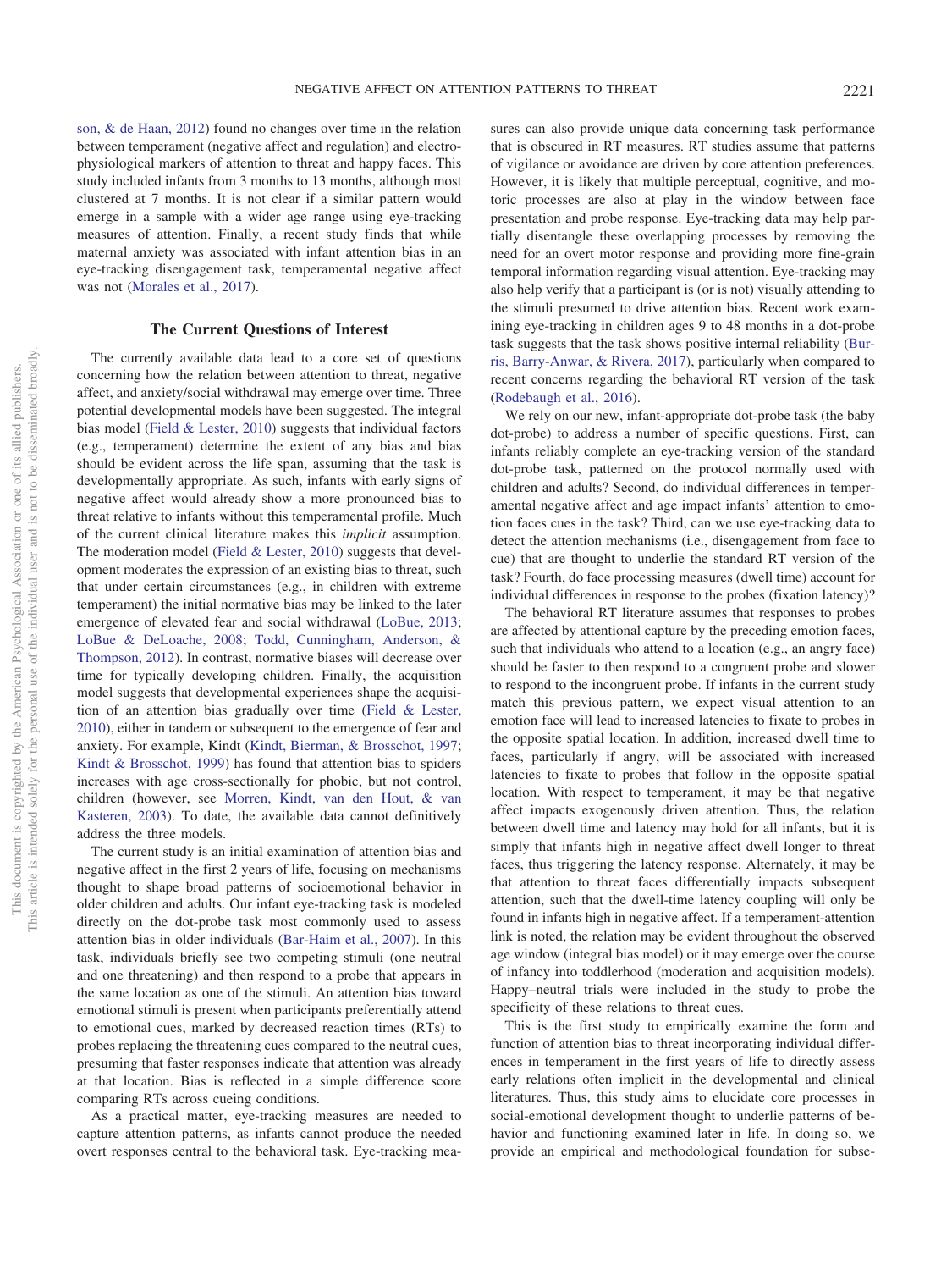quent large-scale, longitudinal studies on the developmental relation between attention bias to threat and anxiety.

# **Method**

#### **Participants**

Participants in the current analyses were part of a larger study  $(N = 255, 143 \text{ males}, M_{\text{age}} = 11.37 \text{ months}; SD_{\text{age}} = 5.74,$  $range<sub>age</sub> = 4.00-24.90$  months) involving multiple tasks examining the early temperament–attention link. We present here data from the dot-probe task component of the protocol. Participants were recruited via mailings sent to parents identified in a university-based database of families interested in research, as well as community advertisement. The initial sample was predominantly Caucasian (87.3%), reflecting the surrounding semirural community. The remaining 12.7% of families self-identified as Asian American, African American, Native American, or Hispanic. In all but 10 families, the mother completed the questionnaire measures noted below. All families reported that English was spoken at home, while 23 infants were also exposed to a second language. All children, except 2, were living with a biological parent. Infants were born within 3 weeks of their due date, had no major birth complications, and had adequate birth weight  $(M_{\text{weight}} = 7.66 \text{ pounds}, SD_{\text{weight}} = 1.13)$ . Families reported that infants were meeting motor milestones (rolling over, crawling, and walking) within normal developmental windows. Age of milestones was not associated with task variables,  $p_s$   $> .24$ .

We did not have a direct comparison in the literature for calculating a projected sample size for the study, due to our novel examination of interaction effects and our use of trial-by-trial mixed-effects models. However, we were able to derive effect size estimates from recent papers examining main effects and two-way interactions in infant eye-tracking studies of attention to threat [\(LoBue, Buss, Taber-Thomas, & Pérez-Edgar, 2017;](#page-12-21) [Morales et](#page-12-17) [al., 2017\)](#page-12-17). These studies found medium effect sizes (*d*s between 0.37 and 0.42) for the comparable analyses. A total sample size of 77 to 96 is projected to detect effects at  $\alpha = .05$ , two-tailed, at a power of 0.95 for effect sizes within the range of the measures reviewed (G\*Power 3.1.9.2; [Faul, Erdfelder, Lang, & Buchner,](#page-11-15) [2007\)](#page-11-15). Our final sample size of 145 should be adequate to find any evident relations for the standard classical significance tests. The university's Institutional Review Board approved all procedures. Families provided written consent and were compensated for their participation.

#### **Infant Negative Affect**

Individual differences in early childhood temperament were assessed via parental report of behavior using one of two standardized questionnaires.

**Infant Behavior Questionnaire–Revised (IBQ-R).** The IBQ-R [\(Gartstein & Rothbart, 2003\)](#page-11-16) is a 191-item rating form asking parents to rate the frequency of specific infant behaviors as they occurred in the previous week. Parents of 4- to 12-month-old infants ( $N = 142, 78$  males,  $M_{\text{age}} = 7.26$  months,  $SD_{\text{age}} = 2.48$ ) rated the frequency of behaviors using a 7-point scale with an eighth option for "does not apply." Scaled scores were derived by taking the mean ratings on all items in the particular scale, omitting the items marked as "does not apply." Of particular interest in this study was the Negative Affect factor, made up of the Sadness, Distress to Limitations, Fear, and Reactivity/Recovery subscales  $(M_{IBQ-R} = 3.63, SD_{IBQ-R} = 0.47,$  Cronbach's  $\alpha = .81$ ).

**Toddler Behavior Assessment Questionnaire (TBAQ).** For infants between 12 and 24 months ( $N = 105$ , 57 males,  $M_{\text{age}} =$ 16.96 months,  $SD<sub>age</sub> = 4.06$ , parental reports of temperament were gathered using the TBAQ [\(Goldsmith, 1996\)](#page-11-17). The TBAQ is a 120-item rating form in which parents are asked to rate the frequency of specific behaviors as they occurred in the past month. The TBAQ is modeled after the IBQ and uses a similar response format—a 7-point Likert scale with an eighth option for "does not apply." Scaled scores are created by taking the mean of items for a particular scale, omitting all items answered with "Does not apply." Of particular interest in this study was a Negative Affect factor created from the TBAQ Sadness, Anger, Social Fear, and Object Fear subscales ( $M_{\text{TBAQ}} = 3.23$ ,  $SD_{\text{TBAQ}} = 0.58$ , Cronbach's  $\alpha = .82$ ).

**Full-sample negative affect score.** Infants characterized by the IBQ-R and TBAQ did not differ in sex, birth weight, or other demographic variables ( $ps > .29$ ), except for the presence or absence of age-linked motor milestones. To carry out the analyses below with the full sample, individual scores from each questionnaire were standardized (range<sub>IBQ-R</sub> =  $-2.25-3.24$ ; range<sub>IBAQ</sub> =  $-2.03-3.10$ ) and combined into a single negative-affect measure ( $M_{\text{NA}} = 0.00$ ,  $SD_{\text{NA}} =$ 1.00). Data were available from 247 infants.

For the overall sample, there was a marginal relation between negative affect and age,  $r(244) = 0.10$ ,  $p = .10$ . The relation approached significance when assessed among the older infants,  $r(104) = 0.18$ ,  $p = .06$ . Negative affect significantly increased with age for younger infants,  $r(140) = 0.22$ ,  $p = .01$ . The relation disappeared,  $p = .51$ , when controlling for child mobility. This is in line with the literature noting a spike in negative affect in the second half of the first year of life with the advent of locomotion and accompanying increases in parental control [\(Uchiyama et al.,](#page-13-9) [2008\)](#page-13-9). There were no sex-linked differences in negative affect for the full sample,  $t(243) = -0.59$ ,  $p = .55$ ,  $d = 0.08$ , or separately for the older and younger infants,  $p_s > .29$ .

#### **Infant Dot-Probe Task**

The task consisted of 30 experimental trials. Each trial began with a central fixation (a clip from a children's movie), which was presented until the infant fixated for at least 100 ms (see [Figure 1\)](#page-4-0). The fixation stimulus was then followed by one of three types of face pairs taken from the NimStim face stimulus set [\(Tottenham et](#page-13-10) [al., 2009\)](#page-13-10): angry–neutral (six congruent trials, six incongruent trials), happy–neutral (six congruent trials, six incongruent trials), and neutral–neutral (six trials). There were six faces used (half male), all presented once in each face-pair type. The face pictures were each 14.0 cm  $\times$  19.0 cm and were presented side-by-side, with a distance of 26.5 cm between their centers. As recommended [\(Oakes, 2012\)](#page-12-22), trial initiation was triggered by infant fixation rather than predetermined presentation timings.

Although much of the dot-probe literature has focused on 500 ms face-presentation times [\(Bar-Haim et al., 2007;](#page-10-0) [Burris et al.,](#page-11-14) [2017;](#page-11-14) [Van Bockstaele et al., 2014\)](#page-13-11), many studies have shortened or lengthened this time to capture variations in attention bias patterns [\(Mogg, Bradley, De Bono, & Painter, 1997\)](#page-12-23). Given the infant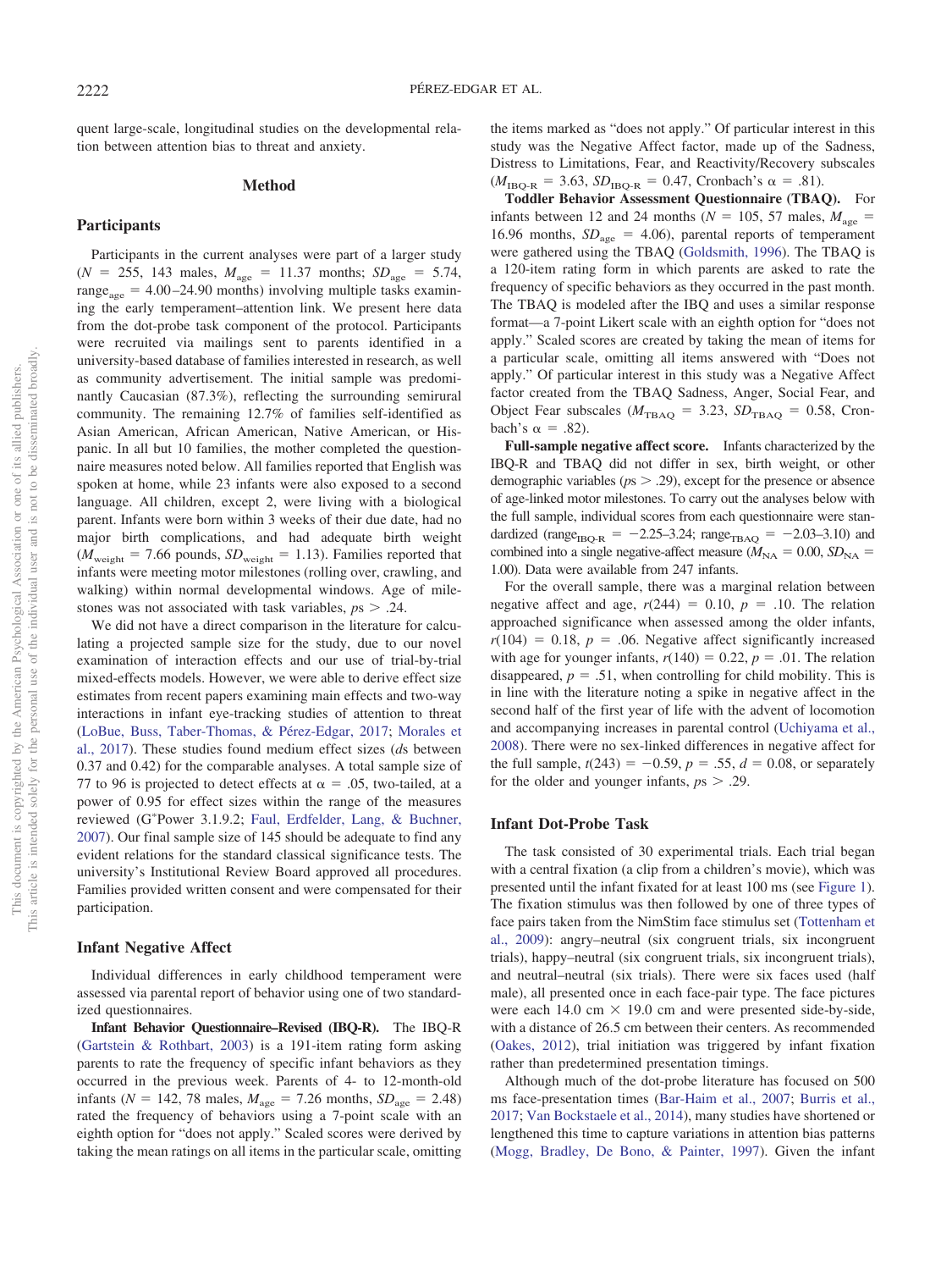

<span id="page-4-0"></span>*Figure 1.* Schematic of the baby dot-probe task used in the current study. Each trial began with a central fixation (a clip from a children's movie), which was presented until the infant fixated for at least 100 ms, which was then followed by one of three types of face pairs: angry–neutral, happy–neutral, and neutral–neutral. Faces were presented for 1,000 ms, and then replaced by a 500-ms probe. The intertrial interval was 1,000 ms. The illustrated trial presents face stimuli from the NimStim Face Stimulus set [\(Tottenham et al., 2009\)](#page-13-10), approved for publication. See the online article for the color version of this figure.

sample in the current study, faces were presented for 1,000 ms, providing sufficient time to capture eye-gaze patterns for even the youngest participants. Faces were then removed and immediately replaced by a probe (a black asterisk centered on a white screen), which remained on screen for 500 ms. Trials were originally designated as congruent if the probe appeared in the same location as the affective face (i.e., angry or happy) and incongruent if appearing in the location of the Neutral face. Thus, we counterbalanced task-defined congruent and incongruent trials. Face sex and probe location (right/left) were also counterbalanced throughout. The intertrial interval was 1,000 ms. Task presentation was controlled by Experiment Center (SensoMotoric Instruments, Teltow, Germany).

# **Eye-Tracking Procedure**

The eye-tracking data were obtained using a RED-m Eye Tracking System (SensoMotoric Instruments) and an integrated 22-in. presentation monitor (8.5 cm  $\times$  6.3 cm screen). Infants were seated 60 cm from the monitor on either an adjustable highchair, or their parent's lap, such that their eye gaze was centered on the screen. The eye-tracker monitor has cameras embedded that record the reflection of an infrared light source on the cornea relative to the pupil from both eyes. The average accuracy of this eyetracking system is in the range of 0.5 to 1°, which approximates to a 0.5- to 1-cm area on the screen with a viewing distance of 60 cm. The testing procedure began with a 5-point calibration and 4-point validation procedure using an animated multicolored circle. Testing continued until all 30 trials had been presented, or the infant's attention could no longer be maintained. Gaze information was sampled at 60 Hz and collected by Experiment Center.

Areas of interests (AOI) encircling and including the entire face and probe display areas were created using BeGaze (SensoMotoric Instruments). Subsequent analyses were based on gaze data within the specified face or probe AOIs. Fixations, defined as gaze maintained for at least 80 ms within a 100-pixel maximum dispersion, were extracted with BeGaze. Fixation locations and durations within face and probe AOIs on each trial were calculated with in-house Python (Python Software Foundation, [http://www](http://www.python.org/) [.python.org/\)](http://www.python.org/) and MATLAB scripts. Trial data were subsequently extracted and processed using SPSS Version 22.

# **Eye-Tracking Data Processing**

Data processing procedures were set to improve the data available for subsequent analyses. This is in line with the infant literature's [\(Leppänen, 2016;](#page-12-24) [Oakes, 2012\)](#page-12-22) concern for designing tasks that are amenable for infant use, provide a rich, yet reliable, data set, and balance concerns regarding Type I and Type II error. As such, we had a multistep process that spanned from data collection to data processing, excluding infants or data that were likely to introduce excessive noise.

First, if infants were overly distressed or deemed unable to attend to the procedures, we did not attempt this specific task. Of the 255 infants enrolled in the larger study, 237 attempted the task. Then, if the infant was unable to calibrate at the start of the task or stopped attending during the first-half of the task, he or she was designated as not having completed the task  $(N = 63)$ . If an infant made it past the half-way point of the task (i.e., 15 trials), we continued the task to the end and infants were designated as having completed the task.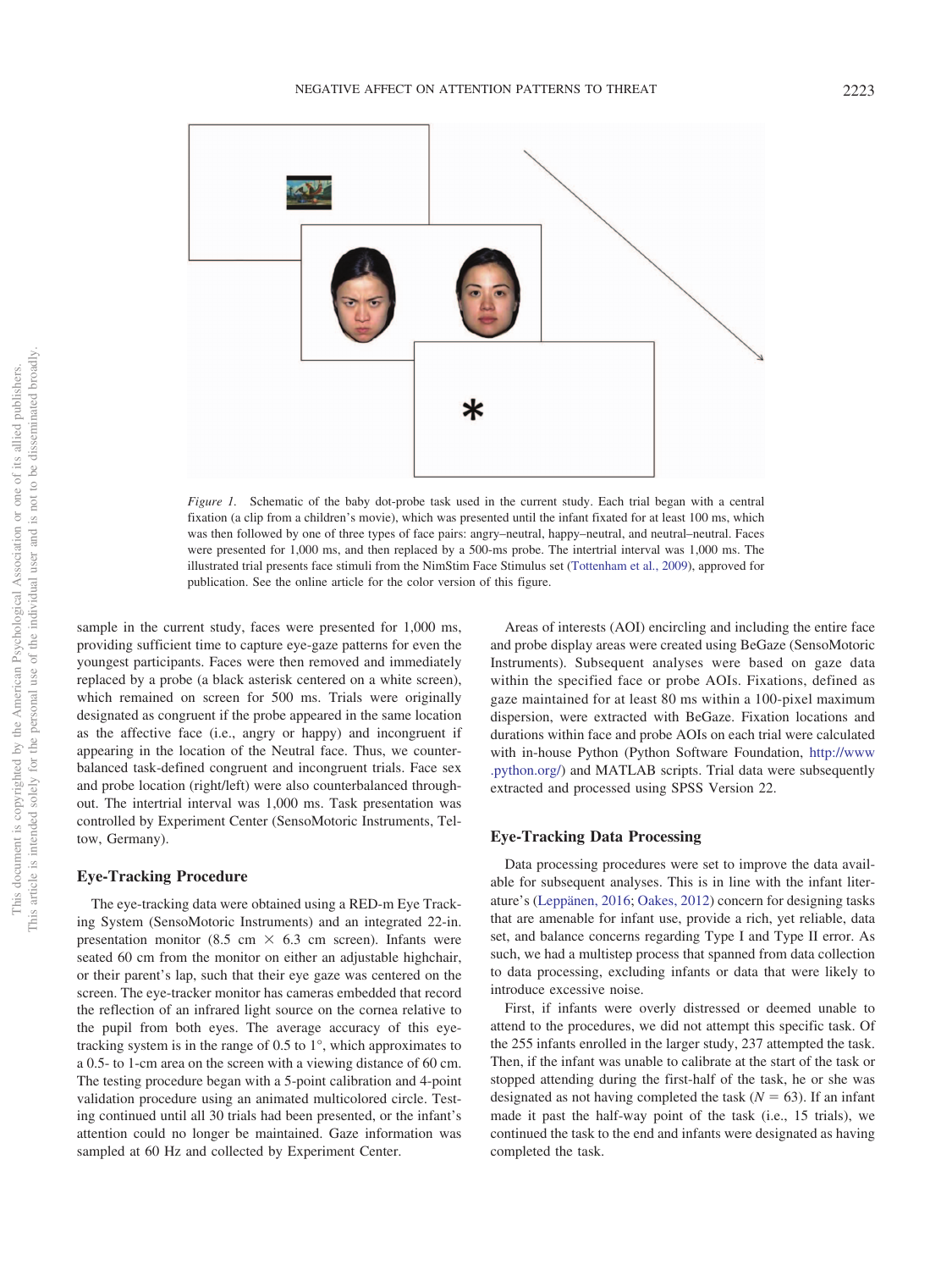We then assessed the quality of the collected data postvisit. We first examined calibration data, specifically the average deviation of the infant's eye gaze relative to the location of the five calibration points. If the deviation of the coordinates in the *x* or *y* direction was greater than four degrees, the child was excluded from further processing  $(N = 29)$ . This is in line with reviews suggesting that initial calibration is crucial to providing robust and reliable data [\(Morgante, Zolfaghari, & Johnson, 2012\)](#page-12-25).

Once an infant met each criterion, all data provided by the infant were deemed available for analyses. As such, eye-tracking data were available from 145 infants (56.9%). Although studies vary widely on inclusion/exclusion criteria, the final yield is normative for laboratory studies in this age range [\(Stets, Stahl, & Reid, 2012\)](#page-13-12).

#### **Statistical Analyses**

Data extraction focused on measures of attention and emotion processing: (a) dwell time on each face and (b) latency to fixate to the probe, which paralleled the RT button press measure used in the behavioral dot-probe literature. To test the affect-attention models outlined by [Field and Lester \(2010\),](#page-11-12) Negative Affect score and Age at testing were included in the analyses. Sex was initially included based on previous data suggesting that the interaction between temperament and emotion processing may differ in boys and girls [\(Fox, Snidman, Haas, Degnan, & Kagan, 2015;](#page-11-18) [Hender](#page-11-19)[son, Fox, & Rubin, 2001;](#page-11-19) [Pérez-Edgar, Schmidt, Henderson,](#page-12-26) [Schulkin, & Fox, 2008\)](#page-12-26) and parallel studies suggesting sex-linked differences in fear acquisition [\(Rakison, 2009\)](#page-13-13). However, we noted no systematic sex-linked findings. As such, the variable was subsequently removed from analyses for parsimony.

Initial analyses focused on characterizing the infants' pattern of performance on the task, looking to see if the task was suitable for use in a young sample. This included the pattern of missing data, as a function of age and negative affect, and the relations between core measures from the task.

Subsequent analyses then turned to our core empirical questions and examined the relation between early temperament and emotion-face processing, incorporating individual differences in negative affect and age.<sup>1</sup>

#### **Attention to Emotion Faces**

We examined patterns of attention to emotion faces as a function of negative affect and age. These analyses used mean dwell time averaged across task-defined trials to the emotion faces, using neutral faces to control for general visual attention patterns. We used a mixed-measures analysis of covariance (ANCOVA) incorporating a Face Emotion (angry vs. happy)  $\times$  Age (continuous)  $\times$ Negative Affect (continuous) model, covaried by neutral faces (continuous).

# **Impact of Attention Location on Probe Fixation**

The standard RT form of the dot-probe task is predicated on the notion that attention location impacts the speed of subsequent button presses, particularly when the participant must shift attention to a new probe location. Thus, the trials are designated as congruent or incongruent based on a priori expectations of where attention will be localized. However, eye-tracking technology allows researchers to designate congruent and incongruent by the actual location of visual fixation, rather than trial design. As such, the second set of analyses defined congruent and incongruent based on a trial-by-trial characterization of eye-gaze location, creating gaze-defined congruent and incongruent trials.

For example, a gaze-defined trial was only considered angry incongruent if the infant visually attended to the angry face just prior to the appearance of the probe in the opposite location. That is, even if the trial had a priori been task-defined as an incongruent trial due to programming the angry face and probe to be in different locations, this trial was redesignated as gaze-defined congruent if the infant was in reality fixated on the neutral face location immediately prior to the probe presentation.

This new categorization was carried out for each trial, for each infant, yielding nine different gaze-defined conditions (angry congruent, angry incongruent, happy congruent, happy incongruent, neutral, neutral congruent during an angry trial, neutral incongruent during an angry trial, neutral congruent during a happy trial, and neutral incongruent during a happy trial). Our analyses focused on the angry incongruent and happy incongruent trials, as these trials assure the infant was attending to the emotion face and required the infant to disengage and locate the probe. For the trial-by-trial analyses, we did not focus on latency in congruent trials (eye-gaze in the location of the eventual probe) as it is difficult to characterize what processes lead to latency scores because there was no need to disengage and shift to fixation. For the trial-by-trial mixed-effects models, we noted, and controlled for, the time in trial of the infant's final fixation to the face prior to the probe presentation.

#### **Impact of Face Processing on Probe Fixation**

The final analysis evaluated the impact of attending to emotion faces on subsequent probe fixation. This analysis built directly on the trial-by-trial probe fixation analysis. Again focusing on gazedefined incongruent trials, we looked to see if dwell time to the emotion face was associated with how quickly they fixated to incongruent probes. We further looked to see if this pattern varied by negative affect and age. This analysis began by examining an omnibus interaction between face fixated (angry vs. happy), dwell time, negative affect, and age to predict the latency to attend to the probe during incongruent trials using a trial-by-trial mixed-effects model.

#### **Results**

# **Individual Difference Variables of Interest: Age, Negative Affect, and Sex**

As noted above, 145 infants provided data for analyses. However, not all infants provided data in every condition. For example, if an infant never fixated on a neutral face in an

<sup>&</sup>lt;sup>1</sup> Although the infants characterized by the IBQ-R and TBAQ were comparable across our measures (except for age) we looked to see if there were questionnaire-associated effects on our analyses by running the core analyses separately for each age group. In general, the findings were intact although they toggled above and below the standard significance threshold due to the restricted age ranges and relatively diminished power.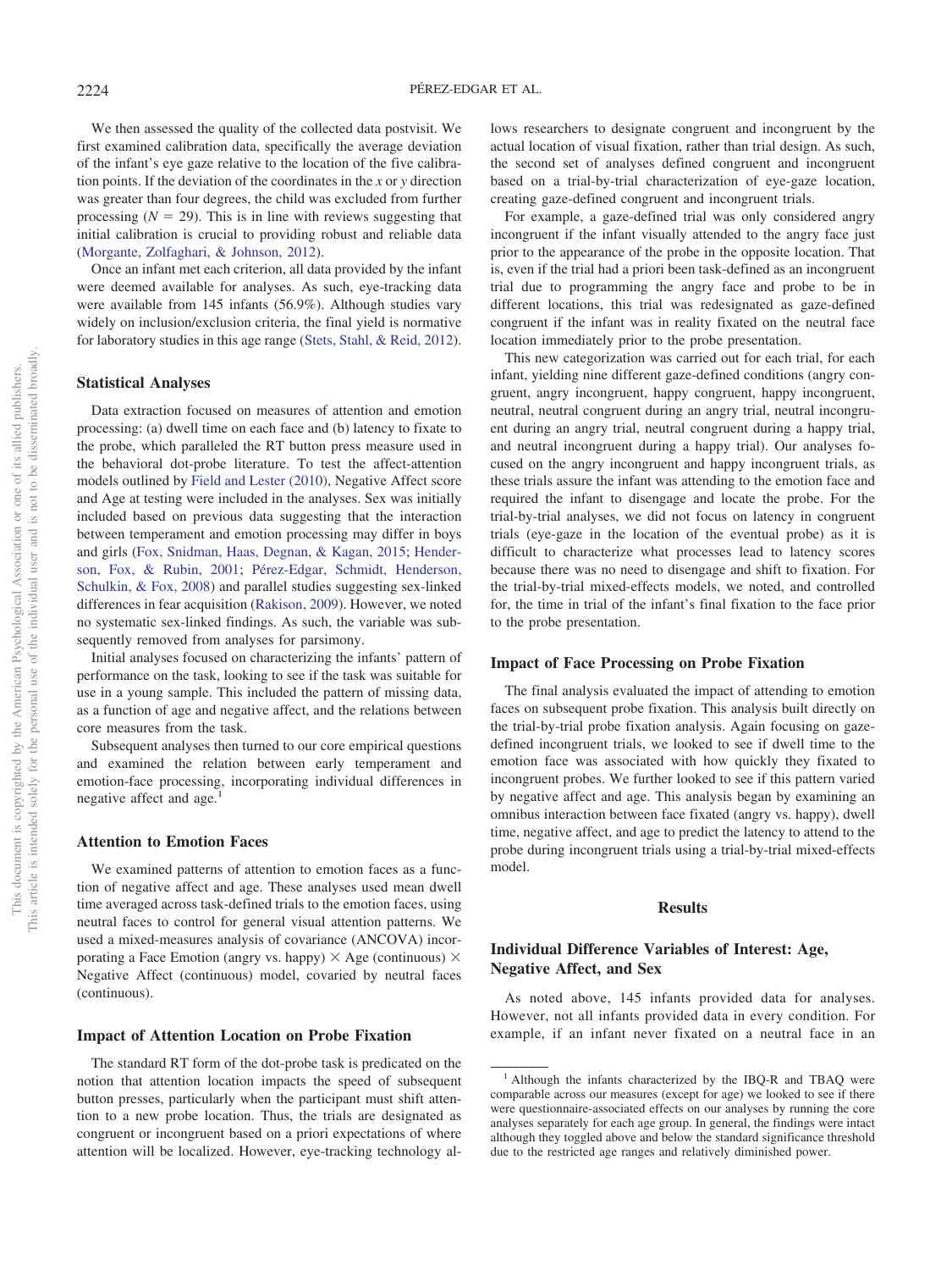| Measure                      | Overall sample | Included         | Excluded           |
|------------------------------|----------------|------------------|--------------------|
| Sex (male/female)            | 143/114        | 82/63            | 59/51              |
| Age, months                  | 12.94(5.55)    | $12.93**$ (5.57) | $9.33***$ $(5.32)$ |
| Negative affect              | .000(1.00)     | .082(1.01)       | $-.121(.97)$       |
| Dwell time, ms               |                |                  |                    |
| Neutral in angry-neutral     |                | 416.94 (146.36)  |                    |
| Neutral in happy-neutral     |                | 416.71 (152.11)  |                    |
| Angry in angry-neutral       |                | 424.41 (141.84)  |                    |
| Happy in happy-neutral       |                | 411.16 (153.29)  |                    |
| Latency to probe             |                |                  |                    |
| Neutral-neutral              |                | 288.27 (97.26)   |                    |
| Congruent in angry-neutral   |                | 301.61 (88.27)   |                    |
| Incongruent in angry-neutral |                | 305.71 (80.08)   |                    |
| Congruent in happy-neutral   |                | 295.46 (90.41)   |                    |
| Incongruent in happy-neutral |                | 295.94 (90.83)   |                    |
|                              |                |                  |                    |

<span id="page-6-0"></span>Table 1 *Means and Standard Deviations for Demographic and Task-Based Measures*

*Note.* Latency values are based on averages over Trials  $\times$  Condition.

 $p < .01$ . for included versus excluded.

angry-neutral trial, this would result in an empty cell for dwell time. As such, the *N* varied across specific analyses. Means and correlations for the task-defined core measures are presented in [Tables 1](#page-6-0) and [2.](#page-6-1)

Of the infants who attempted the task, those providing data were older ( $M_{\text{age}} = 12.93$  months,  $SD_{\text{age}} = 5.57$ , range<sub>age</sub> = 4.00– 24.30 months) than the infants that did not complete the task  $(M_{\text{age}} = 9.33 \text{ months}, SD_{\text{age}} = 5.32, \text{ range}_{\text{age}} = 4.00 - 24.90$ months),  $t(253) = 5.20, p < .001, d = 0.65$ .

Infants who completed the task were no different in negative affect versus infants who did not complete the task  $(M_{NA\text{-}Included} = 0.08,$  $SD<sub>NA-Included</sub> = 1.01$  vs.  $M<sub>NA-Excluded</sub> = -0.12$ ,  $SD<sub>NA-Excluded</sub> =$ 0.97),  $t(242) = 1.59$ ,  $p = .11$ ,  $d = 0.20$ .

There were no sex-linked differences in the infants' ability to complete the task,  $\chi^2(255) = 0.22$ ,  $p = .64$ . In addition, there were no differences between male and female infants in other demographic variables,  $p_s > .30$ , or task performance,  $ts <$ 1.23,  $ps > .21$ .

# **Attention to Emotion Faces**

In our ANCOVA for dwell time, we found an interaction between face emotion and age,  $F(1, 124) = 4.00, p = .048, d = 0.36$ (see [Figure 2\)](#page-7-0). In probing the interaction, the partial correlations between age and dwell time was significant for angry faces,  $r(125) = 0.18$ ,  $p = 0.04$ , but not happy faces,  $r(125) = -0.03$ ,  $p =$ .74, with  $Z = 1.66$ ,  $p = 0.09$ , two-tailed, when comparing the correlations. There were no significant effects involving negative affect,  $Fs < 0.140$ ,  $ps > .71$ ,  $ds < 0.07$ .

<span id="page-6-1"></span>Table 2 *Intercorrelations Among the Central Measures in the Presented Analyses*

| Measure                 |                  | 2           | 3                 | 4                 | 5                 | 6              |                 | 8                           | 9               | 10 |
|-------------------------|------------------|-------------|-------------------|-------------------|-------------------|----------------|-----------------|-----------------------------|-----------------|----|
| $1. \text{Age}$         |                  |             |                   |                   |                   |                |                 |                             |                 |    |
| 2. Negative affect      | $.104^{+}$ (244) |             |                   |                   |                   |                |                 |                             |                 |    |
| 3. Dwell neutral in     |                  |             |                   |                   |                   |                |                 |                             |                 |    |
| angry-neutral           | .045(140)        | .038(134)   |                   |                   |                   |                |                 |                             |                 |    |
| 4. Dwell neutral in     |                  |             |                   |                   |                   |                |                 |                             |                 |    |
| happy-neutral           | .042(140)        | .097(134)   | $.767^{**}$ (137) |                   |                   |                |                 |                             |                 |    |
| 5. Dwell angry in       |                  |             |                   |                   |                   |                |                 |                             |                 |    |
| angry-neutral           | .118(137)        | .037(131)   | $.775^*$ (134)    | $.718^{**}$ (134) |                   |                |                 |                             |                 |    |
| 6. Dwell happy in       |                  |             |                   |                   |                   |                |                 |                             |                 |    |
| happy-neutral           | .078(141)        | .029(135)   | $.787^{**}$ (138) | $.773**$ (137)    | $.744**$ (135)    |                |                 |                             |                 |    |
| 7. Latency congruent    |                  |             |                   |                   |                   |                |                 |                             |                 |    |
| in angry-neutral        | $.208^*$ (100)   | .086(95)    | .147(100)         | $.278^{**}$ (99)  | $.260^{**}$ (100) | .150(100)      |                 |                             |                 |    |
| 8. Latency incongruent  |                  |             |                   |                   |                   |                |                 |                             |                 |    |
| in angry-neutral        | $.349**$ (101)   | .107(86)    | .007(88)          | $-.043(87)$       | .002(86)          | $-.072(88)$    | $.222^{+}$ (74) |                             |                 |    |
| 9. Latency congruent    |                  |             |                   |                   |                   |                |                 |                             |                 |    |
| in happy-neutral        | .064(96)         | $-.104(92)$ | .088(95)          | .030(95)          | $.180^{+}$ (95)   | .085(95)       | $.504**$ (82)   | $.276^{\ast}$ (73)          |                 |    |
| 10. Latency incongruent |                  |             |                   |                   |                   |                |                 |                             |                 |    |
| in happy-neutral        | .088(95)         | $-.054(91)$ | $.331***$ (94)    | $.322**$ (94)     | .075(94)          | $.271***$ (94) |                 | $.220^* (81)$ $.201^+ (72)$ | $.191^{+}$ (77) |    |

*Note*. Degrees of freedom for the *R* statistic are noted in parentheses. Values were derived using data averaged across trials in each condition. The mixed-methods latency analyses presented in the text and figures employed trial-by-trial analyses, rather than means across trials.  $p < .10.$   $p < .05.$   $\sqrt[3]{p} < .01.$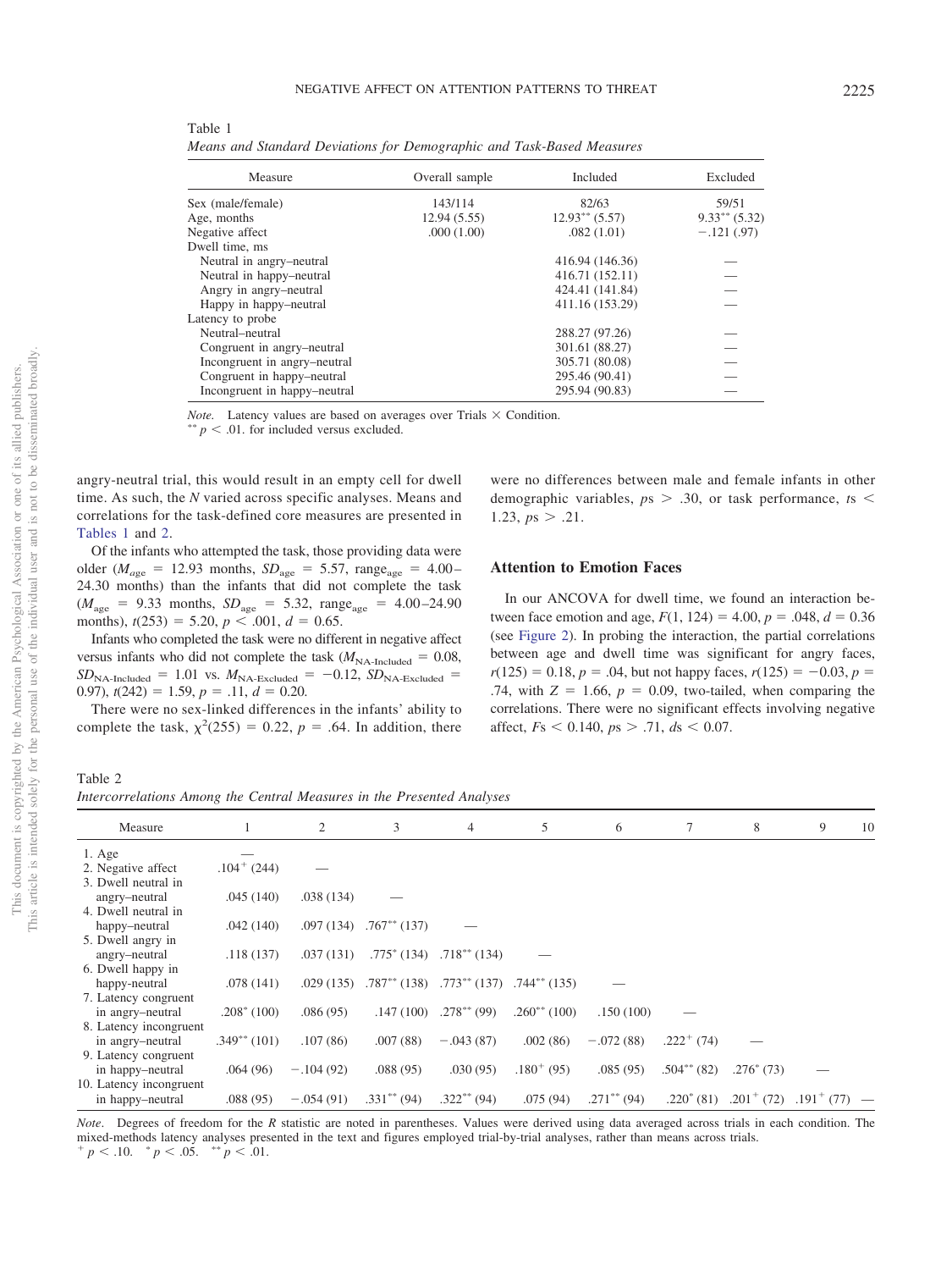

<span id="page-7-0"></span>*Figure 2.* Dwell time to angry and happy faces for infants, presented separately by age. The values presented are derived from the initial analysis of covariance using dwell time averaged across trials within each condition, and controlling for dwell time to neutral faces. Given the focus on response to faces in this analysis, task-defined trial designations were used. The age variable is on the *x*-axis is standardized. See the online article for the color version of this figure.

# **Impact of Attention Location on Probe Fixation**

To validate the core assumption of the dot probe task, namely that behavioral difference scores reflect patterns of attending to and disengaging from threat, we used a mixed-effects model to examine latency to fixate to gaze-defined incongruent probe based on a trial-by-trial characterization of visual attention location. This model revealed that there was a significant effect of visual attention location on latency,  $b = 110.63$ ,  $t(350) = 5.26$ ,  $p < .001$  (see [Figure 3\)](#page-7-1). As expected, we found longer latencies for incongruent trials. This effect did not vary as a function of face emotion (i.e., Trial Type  $\times$  Emotion interaction),  $b = 39.41$ ,  $t(350) = 1.29$ ,  $p =$ .20. In addition, the main effect of emotion on latency was not significant,  $b = -16.61$ ,  $t(350) = -1.00$ ,  $p = .32$ .

# **Impact of Face Processing on Probe Fixation**

The mixed-effects model (based on 124 observations/trials) then examined the latency to attend to the probe during gaze-defined incongruent trials taking dwell time into account. We found a four-way interaction between face emotion (Angry vs. Happy), dwell time, negative affect, and age,  $b = -100.64$ ,  $t(49) = -2.67$ ,  $p = .01$ . This interaction was probed by conducting separate mixed-effects models on trials with fixations to happy and angry faces. These analyses (based on 56 observations/trials) revealed a significant three-way interaction (Dwell Time  $\times$  Negative Affect  $\times$  Age) for angry faces,  $b = -75.30$ ,  $t(11) = -2.43$ ,  $p = .03$ , while the interaction was not significant for happy faces,  $b =$  $27.84, t(15) = 1.25, p = .23.$ 

The three-way interaction for angry faces was further probed by examining the relation between dwell time and latency at different levels of negative affect  $(\pm 1 SD)$  for young and old infants  $(\pm 1 SD)$ . The effect of negative affect was evident only for young infants (see [Figure 4\)](#page-8-0). There was a negative relation between dwell time to angry faces and latency to fixate to the probe for infants low in negative affect were faster to fixate to the probe after attending to angry faces ( $b = -133.77$ ,  $p = 0.05$ ). For high negative affect infants, the relation with dwell time was positive but not significant ( $b = 111.94$ ,  $p = 0.19$ ).

# **Discussion**

The current study is the first to systematically assess the emergence of attention to salient emotional stimuli across the first 2 years of life while also incorporating individual differences in temperament. Previously, such an investigation was not possible due to methodological limitations in assessing attention biases in infancy. To address this issue, we employed an infant version of the classic dot-probe task central to the older child and adult literature, making it possible to examine potential patterns of bias in infants with methodological equivalency for the very first time. Using this new task, we probed untested presumptions regarding (a) the underlying visual attention mechanisms of the dot-probe task, (b) early biases to salient stimuli, and (c) the potential relation of temperament to early attention biases. Our results have important implications for all three issues.

First, we found that our new baby dot-probe task was effective in measuring attentional biases in infants. This is in line with recent work using a variant of this task with an overlapping age range [\(Burris et al., 2017\)](#page-11-14). Further, using a novel trial-level analysis with eye-tracking, we were able to explicitly confirm the long-held assumption that attention location impacts the speed of subsequent fixations, particularly when a participant must shift attention to a new probe location. Second, we found evidence of early attentional biases for emotional stimuli, demonstrating that with age, infants spent greater time attending to emotional faces, particularly threatening faces. Finally, we found that young infants low in negative affect had shorter latencies to orient to the probe when attending longer to angry faces. Among young infants high in negative affect attending longer to angry faces was associated



<span id="page-7-1"></span>*Figure 3.* Latencies to fixate the probe for infants, presented separately for the gaze-defined congruent and incongruent trials and angry and happy trials. These analyses used the trial-by-trial designations, recharacterizing congruent and incongruent trials based on observed visual attention. See the online article for the color version of this figure.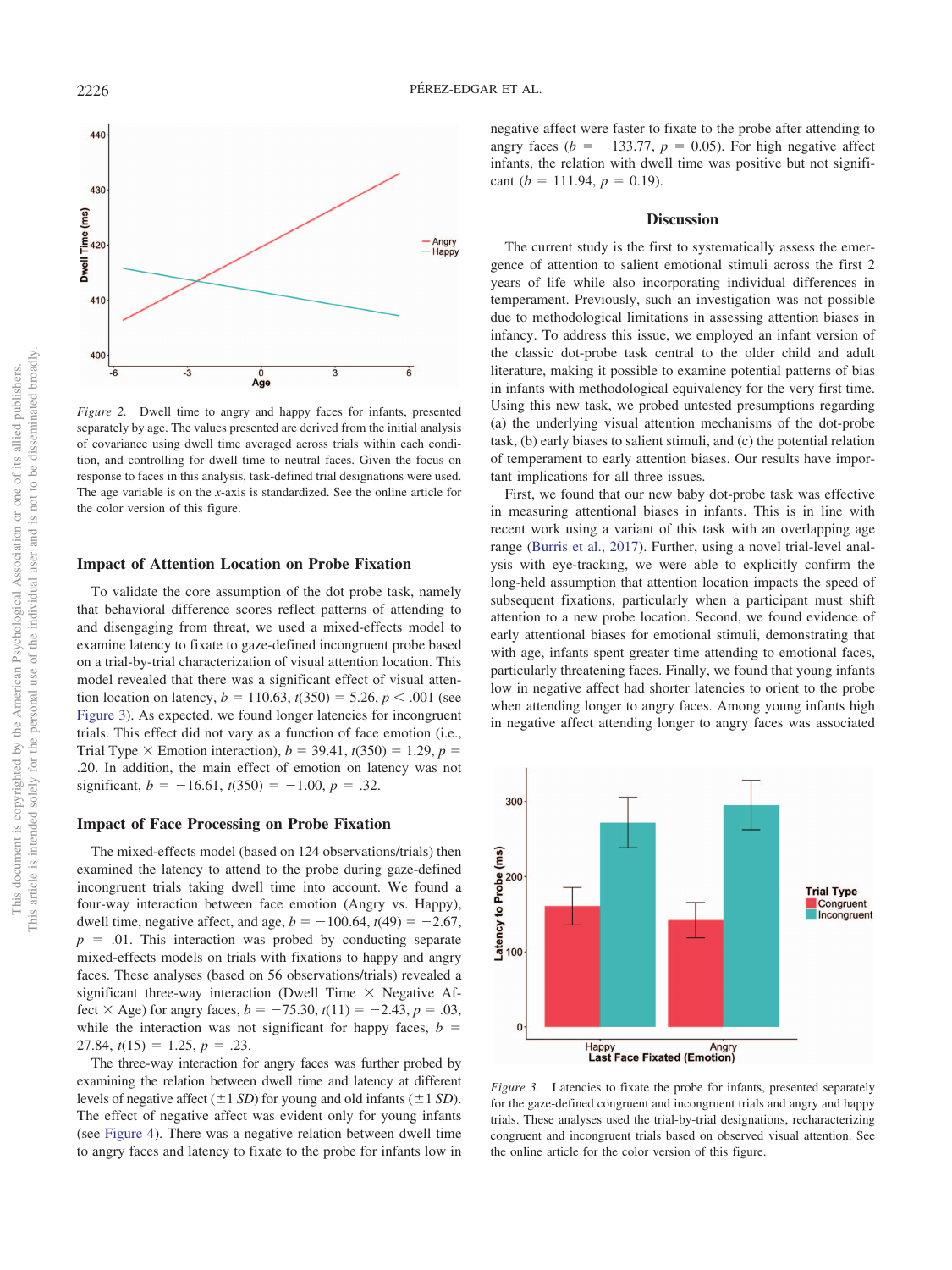

<span id="page-8-0"></span>*Figure 4.* Impact of dwell time to angry faces to latencies to gaze-defined incongruent probes that follow, presented separately by age and negative affect. These analyses used the trial-by-trial designations used to recharacterize congruent and incongruent trials based on observed visual attention. For latency to probe, we control for the timing of the infant's final fixation to the face in the trial prior to the probe presentation. Dwell time to the angry faces is standardized. Negative affect and age are plotted at 1 *SD* from the mean. See the online article for the color version of this figure.

with (nonsignificantly) longer latencies to the subsequent probes. This pattern suggests that while age is associated with an emerging bias to threat, the *impact* of processing threat on subsequent orienting is shaped by both age and individual differences in temperament. Together, this important work opens the door, both conceptually and methodologically, to future research on the developmental relations between attentional biases for threat and the emergence of anxiety.

Attention mechanisms play a central role in development. Broadly, attention increases the probability of learning by focusing cognitive processes on a target, triggering psychophysiological orienting, and promoting coordinated neural activity [\(Colombo &](#page-11-20) [Salley, 2015;](#page-11-20) [Petersen & Posner, 2012\)](#page-13-14). The initial attention state of alertness or readiness is evident early on postnatally and develops rapidly, soon joined by selective attention processes in the second half of the first year of life [\(Leppänen, 2016\)](#page-12-24). The same attention processes that subserve core cognitive mechanisms, such as language learning, are also at play as infants attend to and derive meaning from their social environments.

Within the larger literature, the current study acts as a bridge between two related but often disparate literatures. A strong line of studies has examined the emergence of differential attention to, and processing of, emotion stimuli, particularly as linked to threat processing [\(Peltola et al., 2015;](#page-12-11) [Peltola et al., 2013;](#page-12-9) [Peltola,](#page-12-2) [Leppanen, Maki, et al., 2009;](#page-12-2) [Peltola et al., 2008;](#page-12-8) [Peltola, Lep-](#page-12-3) [panen, Vogel-Farley, et al., 2009\)](#page-12-3). This literature has focused almost exclusively on normative changes over time (but see [Forss](#page-11-21)[man et al., 2014;](#page-11-21) [Morales et al., 2017;](#page-12-17) [Peltola et al., 2015;](#page-12-11) [Ravicz](#page-13-5) [et al., 2015\)](#page-13-5). In parallel, the anxiety literature has examined individual differences in threat processing as a putative causal mechanism for the emergence of social maladjustment and disorder [\(Dudeney et al., 2015;](#page-11-6) [Pergamin-Hight, Naim, Bakermans-](#page-12-27)[Kranenburg, van IJzendoorn, & Bar-Haim, 2015\)](#page-12-27). However, this work has focused almost exclusively on adults and young children. Thus, a developmental perspective examining how and when attention mechanisms may become linked to anxiety, negative affect, and social behavior/anxiety is missing [\(Morales et al., 2016\)](#page-12-0).

Here, we examined whether we could detect early emerging individual differences in the processing of threat expressions linked to dispositional differences in the expression of negative affect over the first 2 years of life. While we cannot examine patterns of social behavior/anxiety in this young age range, we can provide additional information regarding the earliest risk factors for these developmental outcomes. In doing so, we chose core components of both lines of research to aid interpretation of the emerging data. The larger sample size also allowed us to explore more complex questions than previously available, incorporating multiple potential contributors centered on temperament, sex, and age.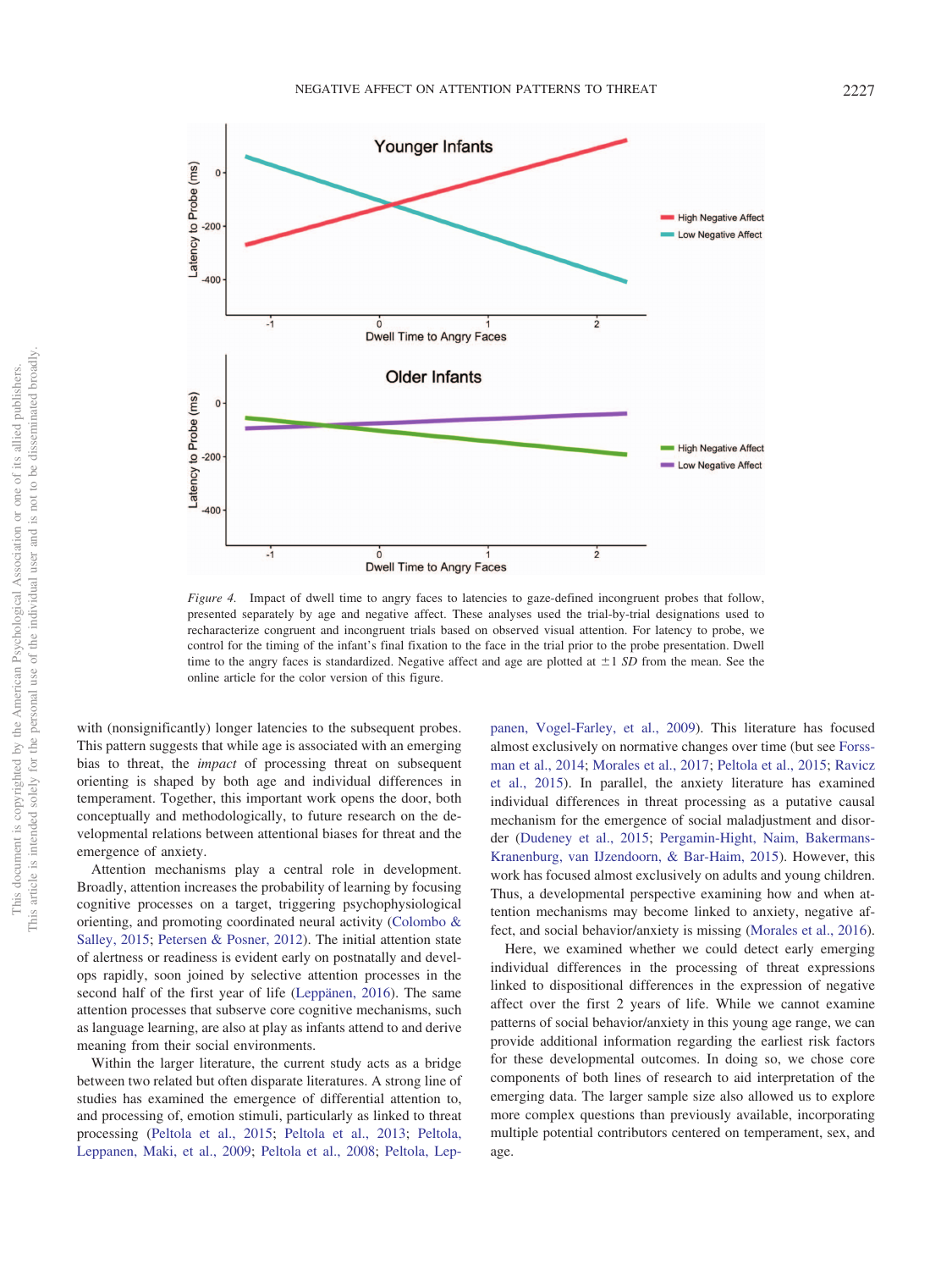In the current data, dwell time to the presented faces increased with age. This pattern was most pronounced, both in zero-order correlations and the ANCOVA model, for angry faces. A general age-related increase in dwell time across all faces may simply reflect an increase in general attention control and processing mechanisms, which would support longer task engagement. Increases in dwell time would then simply follow as a secondary consequence of a larger developmental trend.

However, we found that the relation was strongest for angry faces, suggesting that with time infants may preferentially attend to these stimuli. This is in line with the argument that infants become more motivated to derive social information from faces [\(Oakes &](#page-12-28) [Ellis, 2013\)](#page-12-28), beginning in the second half of the first year of life [\(Kwon et al., 2016\)](#page-12-6). Angry faces may be more salient than happy faces in this regard, reflecting the normative attention bias to threat evident in the infant literature [\(LoBue, 2009;](#page-12-29) [LoBue & DeLoache,](#page-12-10) [2010\)](#page-12-10).

Leveraging the temporal specificity of eye-tracking, we then examined if disengaging from the location of visual attention does indeed drive the bias effect seen in traditional RT studies. We found that relative to gaze-defined congruent trials, there is a latency cost to disengaging visual attention and fixating on a new probe location in gaze-defined incongruent trials. The effect was not shaped by face emotion or age, suggesting that this pattern reflects a basic perceptual mechanism that may be evident in the first months of life [\(Colombo, 2001\)](#page-11-22).

The final analysis built on this mechanistic trial-by-trial analysis to explore if, beyond the simple location of visual attention, the time spent processing the presented stimuli impacts subsequent disengagement. Previous work using traditional means across conditions did not find a relation between dwell time (to 500 ms face presentation) and a bias score (incongruent minus congruent) calculated from fixation latencies [\(Burris et al., 2017\)](#page-11-14). In contrast, our within-trial analysis found an interaction between age, dwell time to angry faces, and negative affect in predicting latency to probes. With increases in dwell time to angry faces, young infants low in negative affect were faster to fixate to the probe after attending to angry faces while young high negative affect infants did not show this pattern. Again, this finding was evident when infants had to disengage from an angry face and orient to the new probe location. There were no significant effects when infants were presented with happy faces or among older infants. One possibility consistent with past studies showing an association between negative affect and avoidance motivation [\(Hane, Fox,](#page-11-23) [Henderson, & Marshall, 2008\)](#page-11-23) is that young infants high in negative affect may be primed for avoidance (leading to slower subsequent orienting) when processing a threat-related stimulus, whereas young infants low in negative affect may be primed for approach (leading to faster subsequent orienting).

Although there are some indications of early sex-differences in threat-cue processing [\(Rakison, 2009\)](#page-13-13), the infant literature suggests that the effect of sex in attention tasks is not robust and may only emerge under specific study conditions [\(DeLoache & LoBue,](#page-11-4) [2009;](#page-11-4) [LoBue & DeLoache, 2008\)](#page-12-18). We did not find systematic sex-linked findings with our current sample and analytic strategy. It may be that larger samples, with alternate variables of interest [\(Burris et al., 2017\)](#page-11-14) or more fear-specific stimuli (e.g., spiders), are needed to reveal any emergent differences.

Taken together, our data reveal a complex interaction between maturation (chronological age) and temperament (negative affect) as infants process salient stimuli (dwell time to emotion faces) and subsequently deploy visual attention (fixate to incongruent probes). While age and a growing interest in the salient signal provided by angry faces seems to drive the infants' overall level of initial processing, the impact of processing an angry face on disengagement was associated with temperament as well.

Additional work is needed to probe why this relation was not significant for older children. It may be that the general increase in dwell time to angry faces with age simply swamped any individual differences accounted for by temperament. It may also be that parallel developmental processes may have been at play with the older infants. In particular, the broader attention bias literature suggests that high levels of effortful or attentional control can modulate levels of bias and the relation between temperament and bias [\(C. Cole, Zapp, Fettig, & Perez-Edgar, 2016;](#page-11-24) [Lonigan &](#page-12-30) [Vasey, 2009;](#page-12-30) Susa, Pitică, Benga, & Miclea, 2012). The first 2 years of life sees the emergence and rapid increase of childdirected regulatory processes [\(Rothbart & Rueda, 2005;](#page-13-16) [Rothbart,](#page-13-17) [Sheese, Rueda, & Posner, 2011\)](#page-13-17), which may impact patterns of visual attention. Indeed, recent work [\(Fu et al., 2017\)](#page-11-25) suggests that effortful control modulates the probability and speed at which high negative affect infants will detect angry faces presented in varying locations across the visual field.

Finally, face processing patterns in the current study may be influenced by broader trends evident in the infant's day-to-day functioning. [Jayaraman, Fausey, and Smith \(2017\)](#page-11-26) found that the frequency of faces in an infant's field of view decreases in the first 2 years of life. Thus, the time gazing at faces in view drops from 14 min/hr at 3 months to 5 min/hr at 18 months, even though their access to people did not decrease. The authors speculated that the change may reflect a developmental shift from face-to-face interactions to more object-centered interactions. Additional work is needed to examine how (or if) these environmental shifts impact lab-based face processing.

The current findings are in line with previous work regarding the attention-response link [\(Peltola et al., 2015;](#page-12-11) [Pérez-Edgar et al.,](#page-12-14) [2010\)](#page-12-14) suggesting that early appearing differences in attention orienting and control may work to bias development by shaping interactions with, and interpretations of, emotionally salient components of the environment. Our age-related findings may reflect the rapid, and qualitative, developmental changes in emotion processing occurring in the first 2 years of life. [de Haan and Matheson](#page-11-27) [\(2009\)](#page-11-27) note that the recognition of emotions relies on both perceptual and conceptual processing as the infant recognizes distinctions in the stimulus characteristics and then extracts meaning. It is likely that all of the infants in the current study can do the former [\(Balaban, 1995\)](#page-10-1), but it is unclear when the latter emerges. For example, [Oakes and Ellis \(2013\)](#page-12-28) found that between 4 and 12 months of age, infants can increasingly scan more features of a face, expanding the amount and type of information they could potentially derive. These scanning differences could reflect maturational differences in cortical control, but are also likely influenced by experiences with faces and the type of information that faces can provide.

Indeed, visual attention reflects infants' increased interest in and awareness of the social value of others, particularly conspecifics. Infants may also be increasingly aware of the high-content value of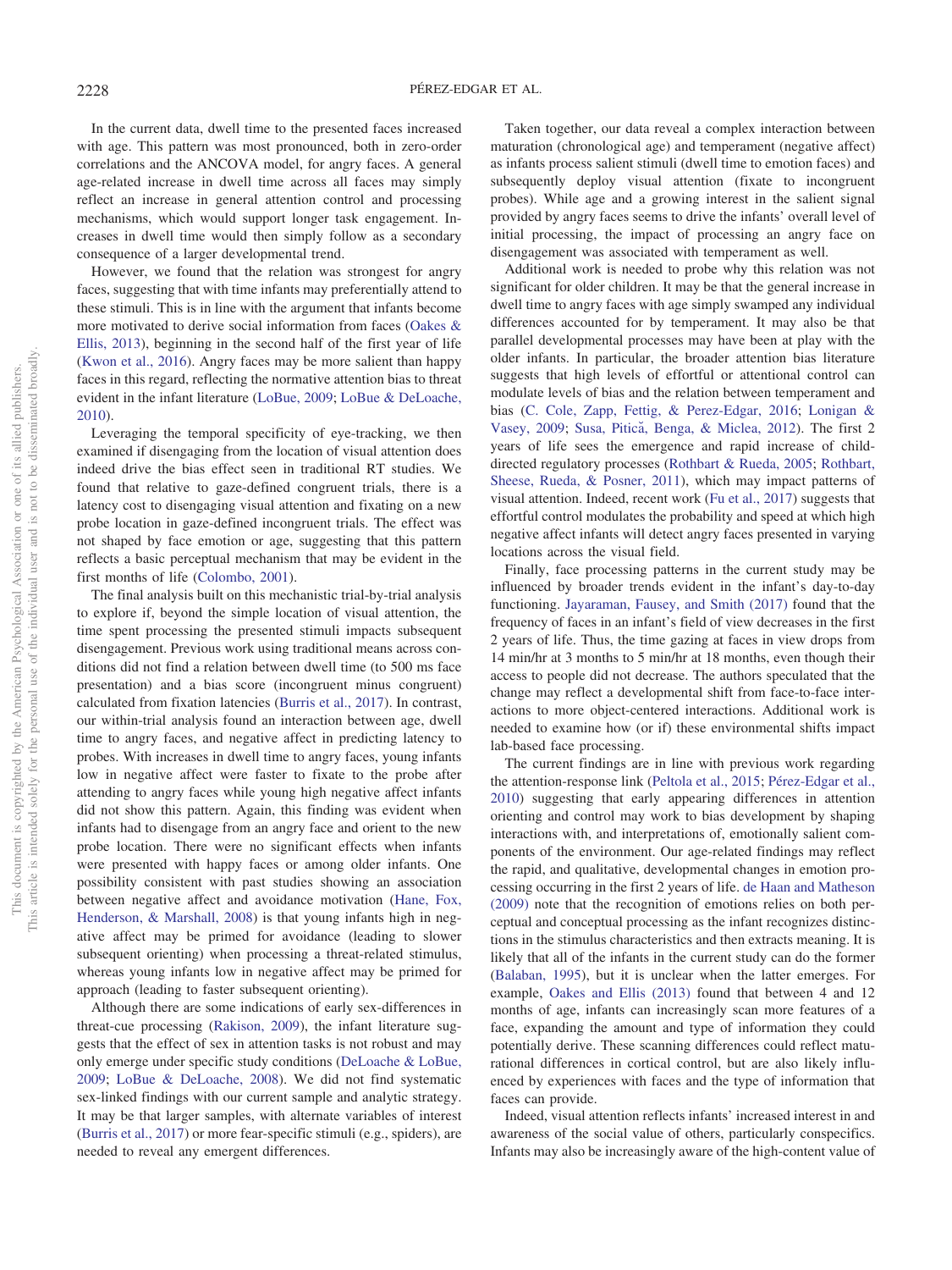social and adaptive information conveyed by the face. This is the time period in development during which infants shift from being solely "consumers" of social information, to also become active "seekers" of social input [\(Carver & Cornew, 2009\)](#page-11-28). Thus, the pattern of bias (dwell time) to angry faces over time may reflect a sample with emerging attention preferences. As [Oakes \(2015\)](#page-12-31) notes, looking time captures a portion of visual attention processes as well as overlapping biological, cognitive, social systems that contribute to overt attending. Future longitudinal work will be needed with sensitive methods to tease these underlying motivational mechanisms apart.

The addition of psychophysiological measures may help in this regard. For example, the event-related potential, negative central (Nc), is seen in the first year of life and displays enhanced amplitude to sustained attention, often accompanied by slowed heart rate [\(Richards, 2003\)](#page-13-18). The Nc is thought to reflect the orienting of processing resources to attention-grabbing stimuli [\(de](#page-11-27) [Haan & Matheson, 2009\)](#page-11-27). Thus, the appearance of the Nc is thought to reflect automatic attention processes, while the modulation of Nc amplitude reflects more controlled application of sustained attention [\(Martinos et al., 2012\)](#page-12-16). The orienting and modulation marked by the Nc is subserved by the anterior cingulate cortex, which is in turn thought to regulate limbic activity [\(de](#page-11-29) [Haan, Johnson, & Halit, 2003;](#page-11-29) [Peltola, Leppanen, Maki, et al.,](#page-12-2) [2009\)](#page-12-2). This emerging neural network, while crude, likely serves as a foundation for entrenched patterns of behavior in childhood and adulthood that link stable attention biases to threat and socioemotional difficulties including anxiety. Future work incorporating the Nc with eye-tracking may place researchers in a better position to follow the emergence and use of multiple attention components over the course of infancy.

Interpretations of the current data should be mindful of study limitations. Our trial-by-trial analysis allowed us to harness all data provided by the infants. However, the number of trials available for each analysis decreases as you drill down to the subset of data supporting the components of the omnibus interaction. This issue may be heightened when performing analyses in which the conditions are defined based on the infant's performance, rather than predetermined trial parameters. Future studies using this approach should be mindful to maximize the number of available trials in each condition of interest. This concern is somewhat balanced by the fact that the trials retained for analysis are "cleaner" in that we verified that the infant was indeed engaging in the visual attention behavior *presumed* by the initial task construction. Nonetheless, our novel analyses should be replicated with a highly powered longitudinal design that can fully test our initial findings and incorporate potential core variables including both temperamental reactivity (negative affect) and regulation (effortful control).

The current cross-sectional data provide preliminary support for both the acquisition model and the moderation model [\(Field &](#page-11-12) [Lester, 2010\)](#page-11-12). First, a bias to spend greater time visually attending to angry faces emerged with age. No such relation was evident for happy faces. However, when examining latency to incongruent probes within the gaze-defined trial-by-trial mixed-effects model, we noted an age by negative affect interaction, such that the impact of temperament is evident among young infants as they attend to angry faces. Longitudinal analyses are needed to fully examine potential relations evident in the cross-sectional data.

Finally, with the age range incorporated in the study we were unable to use the same temperament measure across the entire sample. While the questionnaires are similar in format and constructs assessed, there is the potential that the measures may have introduced systematic age-related differences. Nevertheless, our use of eye-tracking technology allowed us to examine patterns of attention to both faces and the probe in young children varying in temperament, as well as explore the impact of initial emotional processing on subsequent behavior. The specificity of these developmental patterns can also be addressed by noting performance with comparable, nonsocial, stimuli. Parallel work [\(LoBue et al.,](#page-12-21) [2017\)](#page-12-21) had infants complete two versions of the attention bias task used here. The first version used nonsocial stimuli varying in putative threat value (i.e., snakes vs. frogs), in line with previous infant studies of early threat detection [\(LoBue, 2013;](#page-12-13) [LoBue &](#page-12-10) [DeLoache, 2010;](#page-12-10) [LoBue et al., 2014\)](#page-12-12). The second version used face stimuli to represent social threat. All infants showed a bias to nonsocial threat. The lack of an age effect, and the infants' minimal contact with snakes, suggests that the pattern was due to perceptual sensitivity to the physical features of the threat cues. In contrast, there were age effects to social stimuli, with an increase in latency to cues only after angry face trials. These data suggest a motivational mechanism linked to the social value conveyed by angry faces. Overall, the two studies are in line with recent work with preschoolers [\(LoBue & Pérez-Edgar, 2014\)](#page-12-32) suggesting that temperamentally shy children, who are often high in negative affect, diverge from their nonshy peers when attending to social threat, but not nonsocial threat. Again, a fully longitudinal study will be needed to assess how this relation emerges over time.

Attention is a core mechanism of interest in the study of socioemotional development because it both reflects initial reactivity and is an instrument for regulating reactivity [\(Morales et al., 2016\)](#page-12-0). That is, initially attention may be drawn to an object, person, or event due to immediate salient characteristics, often rooted in perceptual characteristics. In turn, individuals can use attention mechanisms to seek out, engage with, or purposefully disengage from objects, persons, or events that reflect their underlying traits or current motivational concerns. The extent to which attention is—or can be—used for each task will vary as a function of maturation and temperament. This conceptualization of attention parallels our notion of how emotion processes work to regulate children's behavior as well as being a target of regulation [\(P. M.](#page-11-30) [Cole, Martin, & Dennis, 2004\)](#page-11-30). The current study adds to our understanding of attention as a multifaceted mechanism that is intimately involved in shaping, and reflecting, individual differences in how we navigate a complex social world.

# **References**

- <span id="page-10-1"></span>Balaban, M. T. (1995). Affective influences on startle in five-month-old infants: Reactions to facial expressions of emotions. *Child Development, 66,* 28–36. <http://dx.doi.org/10.2307/1131188>
- <span id="page-10-0"></span>Bar-Haim, Y., Lamy, D., Pergamin, L., Bakermans-Kranenburg, M. J., & van IJzendoorn, M. H. (2007). Threat-related attentional bias in anxious and nonanxious individuals: A meta-analytic study. *Psychological Bulletin, 133,* 1–24. <http://dx.doi.org/10.1037/0033-2909.133.1.1>
- <span id="page-10-2"></span>Belsky, J., & Pluess, M. (2009). Beyond diathesis stress: Differential susceptibility to environmental influences. *Psychological Bulletin, 135,* 885–908. <http://dx.doi.org/10.1037/a0017376>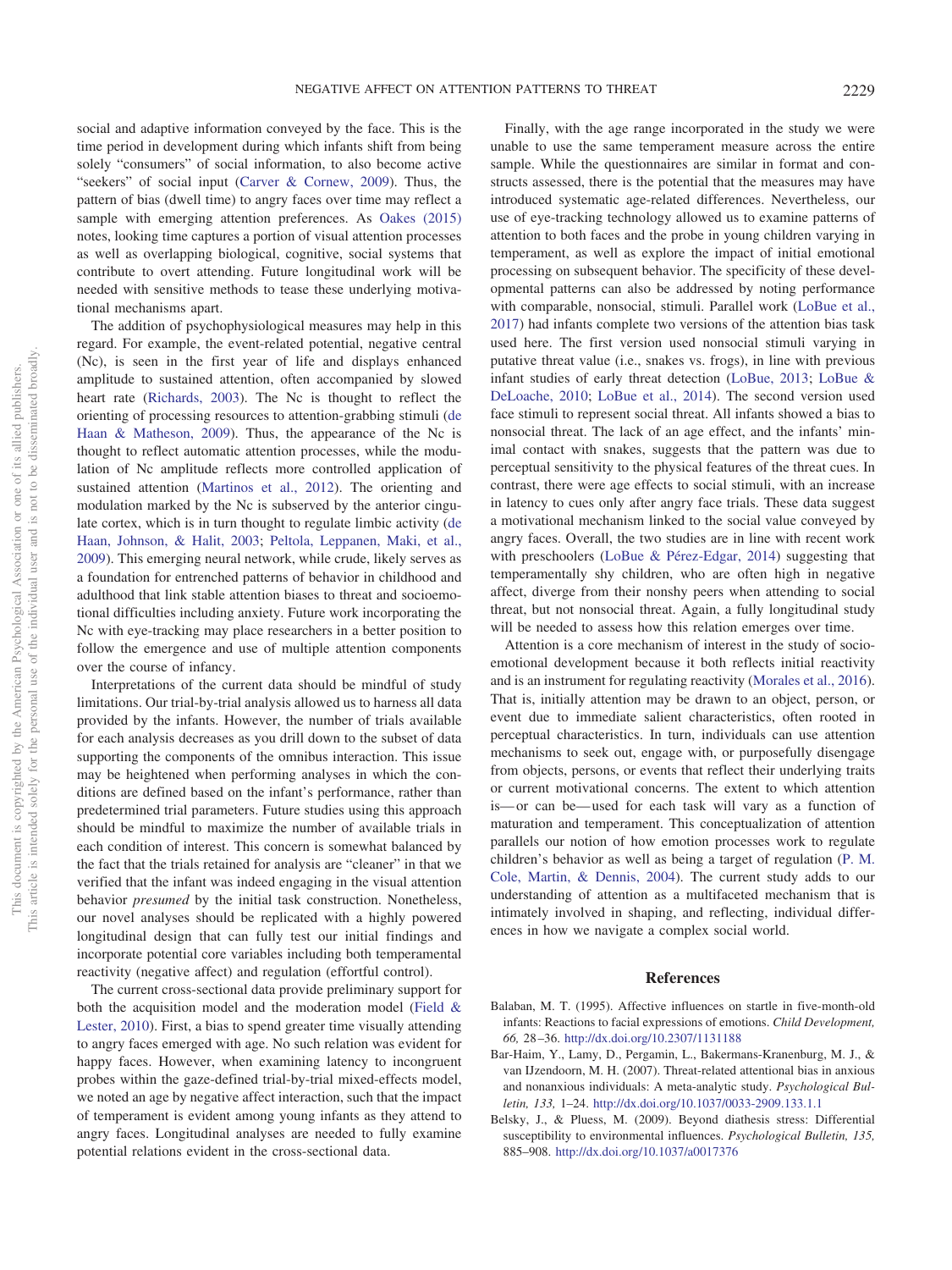- <span id="page-11-0"></span>Brooker, R. J., Neiderhiser, J. M., Ganiban, J. M., Leve, L. D., Shaw, D. S., & Reiss, D. (2014). Birth and adoptive parent anxiety symptoms moderate the link between infant attention control and internalizing problems in toddlerhood. *Development and Psychopathology, 26,* 347–359. [http://](http://dx.doi.org/10.1017/S095457941300103X) [dx.doi.org/10.1017/S095457941300103X](http://dx.doi.org/10.1017/S095457941300103X)
- <span id="page-11-5"></span>Brown, H. M., Eley, T. C., Broeren, S., Macleod, C., Rinck, M., Hadwin, J. A., & Lester, K. J. (2014). Psychometric properties of reaction time based experimental paradigms measuring anxiety-related informationprocessing biases in children. *Journal of Anxiety Disorders, 28,* 97–107. <http://dx.doi.org/10.1016/j.janxdis.2013.11.004>
- <span id="page-11-14"></span>Burris, J. L., Barry-Anwar, R. A., & Rivera, S. M. (2017). An eye tracking investigation of attentional biases towards affect in young children. *Developmental Psychology, 53,* 1418–1427. [http://dx.doi.org/10.1037/](http://dx.doi.org/10.1037/dev0000345) [dev0000345](http://dx.doi.org/10.1037/dev0000345)
- <span id="page-11-7"></span>Buss, K. A. (2011). Which fearful toddlers should we worry about? Context, fear regulation, and anxiety risk. *Developmental Psychology, 47,* 804–819. <http://dx.doi.org/10.1037/a0023227>
- <span id="page-11-9"></span>Buss, K. A., & Kiel, E. J. (2013). Temperamental risk factors for pediatric anxiety disorders. In R. A. Vasa & A. K. Roy (Eds.), *Pediatric anxiety disorders: A clinical guide* (pp. 47–68). New York, NY: Springer. [http://dx.doi.org/10.1007/978-1-4614-6599-7\\_3](http://dx.doi.org/10.1007/978-1-4614-6599-7_3)
- <span id="page-11-28"></span>Carver, L. J., & Cornew, L. (2009). The development of social information gathering in infancy: A model of neural substrates and developmental mechanisms. In M. de Haan & M. Gunnar (Eds.), *Handbook of developmental social neuroscience* (pp. 122–141). New York, NY: Guilford.
- <span id="page-11-10"></span>Chronis-Tuscano, A., Degnan, K. A., Pine, D. S., Perez-Edgar, K., Henderson, H. A., Diaz, Y.,... Fox, N. A. (2009). Stable behavioral inhibition during infancy and early childhood predicts the development of anxiety disorders in adolescence. *Journal of the American Academy of Child & Adolescent Psychiatry, 48,* 928–935. [http://dx.doi.org/10.1097/](http://dx.doi.org/10.1097/CHI.0b013e3181ae09df) [CHI.0b013e3181ae09df](http://dx.doi.org/10.1097/CHI.0b013e3181ae09df)
- <span id="page-11-24"></span>Cole, C. E., Zapp, D. J., Fettig, N. B., & Pérez-Edgar, K. (2016). Impact of attention biases to threat and effortful control on individual variations in negative affect and social withdrawal in very young children. *Journal of Experimental Child Psychology, 141,* 210–221. [http://dx.doi.org/10](http://dx.doi.org/10.1016/j.jecp.2015.09.012) [.1016/j.jecp.2015.09.012](http://dx.doi.org/10.1016/j.jecp.2015.09.012)
- <span id="page-11-30"></span>Cole, P. M., Martin, S. E., & Dennis, T. A. (2004). Emotion regulation as a scientific construct: Methodological challenges and directions for child development research. *Child Development, 75,* 317–333. [http://dx.doi](http://dx.doi.org/10.1111/j.1467-8624.2004.00673.x) [.org/10.1111/j.1467-8624.2004.00673.x](http://dx.doi.org/10.1111/j.1467-8624.2004.00673.x)
- <span id="page-11-22"></span>Colombo, J. (2001). The development of visual attention in infancy. *Annual Review of Psychology, 52,* 337–367. [http://dx.doi.org/10.1146/](http://dx.doi.org/10.1146/annurev.psych.52.1.337) [annurev.psych.52.1.337](http://dx.doi.org/10.1146/annurev.psych.52.1.337)
- <span id="page-11-20"></span>Colombo, J., & Salley, B. (2015). Biopsychosocial perspectives on the development of attention in infancy. In S. B. Calkins (Ed.), *Handbook of infant biopsychosocial sevelopment* (pp. 71–96). New York, NY: Guilford Publications.
- <span id="page-11-29"></span>de Haan, M., Johnson, M. H., & Halit, H. (2003). Development of facesensitive event-related potentials during infancy: A review. *International Journal of Psychophysiology, 51,* 45–58. [http://dx.doi.org/10](http://dx.doi.org/10.1016/S0167-8760%2803%2900152-1) [.1016/S0167-8760\(03\)00152-1](http://dx.doi.org/10.1016/S0167-8760%2803%2900152-1)
- <span id="page-11-27"></span>de Haan, M., & Matheson, A. (2009). The development and neural bases of processing emotion in faces and voices. In M. de Haan & M. Gunnar (Eds.), *Handbook of developmental social neuroscience* (pp. 107–120). New York, NY: Guilford Publications.
- <span id="page-11-4"></span>Deloache, J. S., & Lobue, V. (2009). The narrow fellow in the grass: Human infants associate snakes and fear. *Developmental Science, 12,* 201–207. <http://dx.doi.org/10.1111/j.1467-7687.2008.00753.x>
- <span id="page-11-6"></span>Dudeney, J., Sharpe, L., & Hunt, C. (2015). Attentional bias towards threatening stimuli in children with anxiety: A meta-analysis. *Clinical Psychology Review, 40,* 66–75. [http://dx.doi.org/10.1016/j.cpr.2015.05](http://dx.doi.org/10.1016/j.cpr.2015.05.007) [.007](http://dx.doi.org/10.1016/j.cpr.2015.05.007)
- <span id="page-11-15"></span>Faul, F., Erdfelder, E., Lang, A. G., & Buchner, A. (2007). G<sup>\*</sup>Power 3: A flexible statistical power analysis program for the social, behavioral, and

biomedical sciences. *Behavior Research Methods, 39,* 175–191. [http://](http://dx.doi.org/10.3758/BF03193146) [dx.doi.org/10.3758/BF03193146](http://dx.doi.org/10.3758/BF03193146)

- <span id="page-11-12"></span>Field, A. P., & Lester, K. J. (2010). Is there room for "development" in developmental models of information processing biases to threat in children and adolescents? *Clinical Child and Family Psychology Review, 13,* 315–332. <http://dx.doi.org/10.1007/s10567-010-0078-8>
- <span id="page-11-21"></span>Forssman, L., Peltola, M. J., Yrttiaho, S., Puura, K., Mononen, N., Lehtimäki, T., & Leppänen, J. M. (2014). Regulatory variant of the TPH2 gene and early life stress are associated with heightened attention to social signals of fear in infants. *Journal of Child Psychology and Psychiatry, and Allied Disciplines, 55,* 793–801. [http://dx.doi.org/10](http://dx.doi.org/10.1111/jcpp.12181) [.1111/jcpp.12181](http://dx.doi.org/10.1111/jcpp.12181)
- <span id="page-11-11"></span>Fox, N. A., Hane, A. A., & Pine, D. S. (2007). Plasticity for affective neurocircuitry: How the environment affects gene expression. *Current Directions in Psychological Science, 16,* 1–5. [http://dx.doi.org/10.1111/](http://dx.doi.org/10.1111/j.1467-8721.2007.00464.x) [j.1467-8721.2007.00464.x](http://dx.doi.org/10.1111/j.1467-8721.2007.00464.x)
- <span id="page-11-8"></span>Fox, N. A., Henderson, H. A., Rubin, K. H., Calkins, S. D., & Schmidt, L. A. (2001). Continuity and discontinuity of behavioral inhibition and exuberance: Psychophysiological and behavioral influences across the first four years of life. *Child Development, 72,* 1–21. [http://dx.doi.org/](http://dx.doi.org/10.1111/1467-8624.00262) [10.1111/1467-8624.00262](http://dx.doi.org/10.1111/1467-8624.00262)
- <span id="page-11-1"></span>Fox, N. A., & Pine, D. S. (2012). Temperament and the emergence of anxiety disorders. *Journal of the American Academy of Child & Adolescent Psychiatry, 51,* 125–128. [http://dx.doi.org/10.1016/j.jaac.2011](http://dx.doi.org/10.1016/j.jaac.2011.10.006) [.10.006](http://dx.doi.org/10.1016/j.jaac.2011.10.006)
- <span id="page-11-18"></span>Fox, N. A., Snidman, N., Haas, S. A., Degnan, K. A., & Kagan, J. (2015). The relation between reactivity at 4 months and Behavioral Inhibition in the second year: Replication across three independent samples. *Infancy, 20,* 98–114. <http://dx.doi.org/10.1111/infa.12063>
- <span id="page-11-25"></span>Fu, X., Brown, K. M., Morales, S., LoBue, V., Buss, K. A., & Pérez-Edgar, K. (2017). *Temperament moderates vigilance to emotional faces in infants: Evidence from an eye tracking study*. Paper presented at the Biennial Meeting of the Society for Research in Child Development, Austin, TX.
- <span id="page-11-16"></span>Gartstein, M. A., & Rothbart, M. K. (2003). Studying infant temperament via the Revised Infant Behavior Questionnaire. *Infant Behavior and Development, 26,* 64–86. [http://dx.doi.org/10.1016/S0163-6383\(02\)](http://dx.doi.org/10.1016/S0163-6383%2802%2900169-8) [00169-8](http://dx.doi.org/10.1016/S0163-6383%2802%2900169-8)
- <span id="page-11-17"></span>Goldsmith, H. H. (1996). Studying temperament via construction of the Toddler Behavior Assessment Questionnaire. *Child Development, 67,* 218–235. <http://dx.doi.org/10.2307/1131697>
- <span id="page-11-23"></span>Hane, A. A., Fox, N. A., Henderson, H. A., & Marshall, P. J. (2008). Behavioral reactivity and approach-withdrawal bias in infancy. *Developmental Psychology, 44,* 1491–1496. [http://dx.doi.org/10.1037/](http://dx.doi.org/10.1037/a0012855) [a0012855](http://dx.doi.org/10.1037/a0012855)
- <span id="page-11-19"></span>Henderson, H. A., Fox, N. A., & Rubin, K. H. (2001). Temperamental contributions to social behavior: The moderating roles of frontal EEG asymmetry and gender. *Journal of the American Academy of Child & Adolescent Psychiatry, 40,* 68–74. [http://dx.doi.org/10.1097/00004583-](http://dx.doi.org/10.1097/00004583-200101000-00018) [200101000-00018](http://dx.doi.org/10.1097/00004583-200101000-00018)
- <span id="page-11-2"></span>Hoehl, S., & Striano, T. (2010). The development of emotional face and eye gaze processing. *Developmental Science, 13,* 813–825. [http://dx.doi](http://dx.doi.org/10.1111/j.1467-7687.2009.00944.x) [.org/10.1111/j.1467-7687.2009.00944.x](http://dx.doi.org/10.1111/j.1467-7687.2009.00944.x)
- <span id="page-11-3"></span>Hood, B., & Atkinson, J. (1993). Disengaging visual attention in the infant and adult. *Infant Behavior and Development, 16,* 405–422. [http://dx.doi](http://dx.doi.org/10.1016/0163-6383%2893%2980001-O) [.org/10.1016/0163-6383\(93\)80001-O](http://dx.doi.org/10.1016/0163-6383%2893%2980001-O)
- <span id="page-11-26"></span>Jayaraman, S., Fausey, C. M., & Smith, L. B. (2017). Why are faces denser in the visual experiences of younger than older infants? *Developmental Psychology, 53,* 38–49. <http://dx.doi.org/10.1037/dev0000230>
- <span id="page-11-13"></span>Kindt, M., Bierman, D., & Brosschot, J. F. (1997). Cognitive bias in spider fear and control children: Assessment of emotional interference by a card format and a single-trial format of the Stroop task. *Journal of Experimental Child Psychology, 66,* 163–179. [http://dx.doi.org/10.1006/](http://dx.doi.org/10.1006/jecp.1997.2376) [jecp.1997.2376](http://dx.doi.org/10.1006/jecp.1997.2376)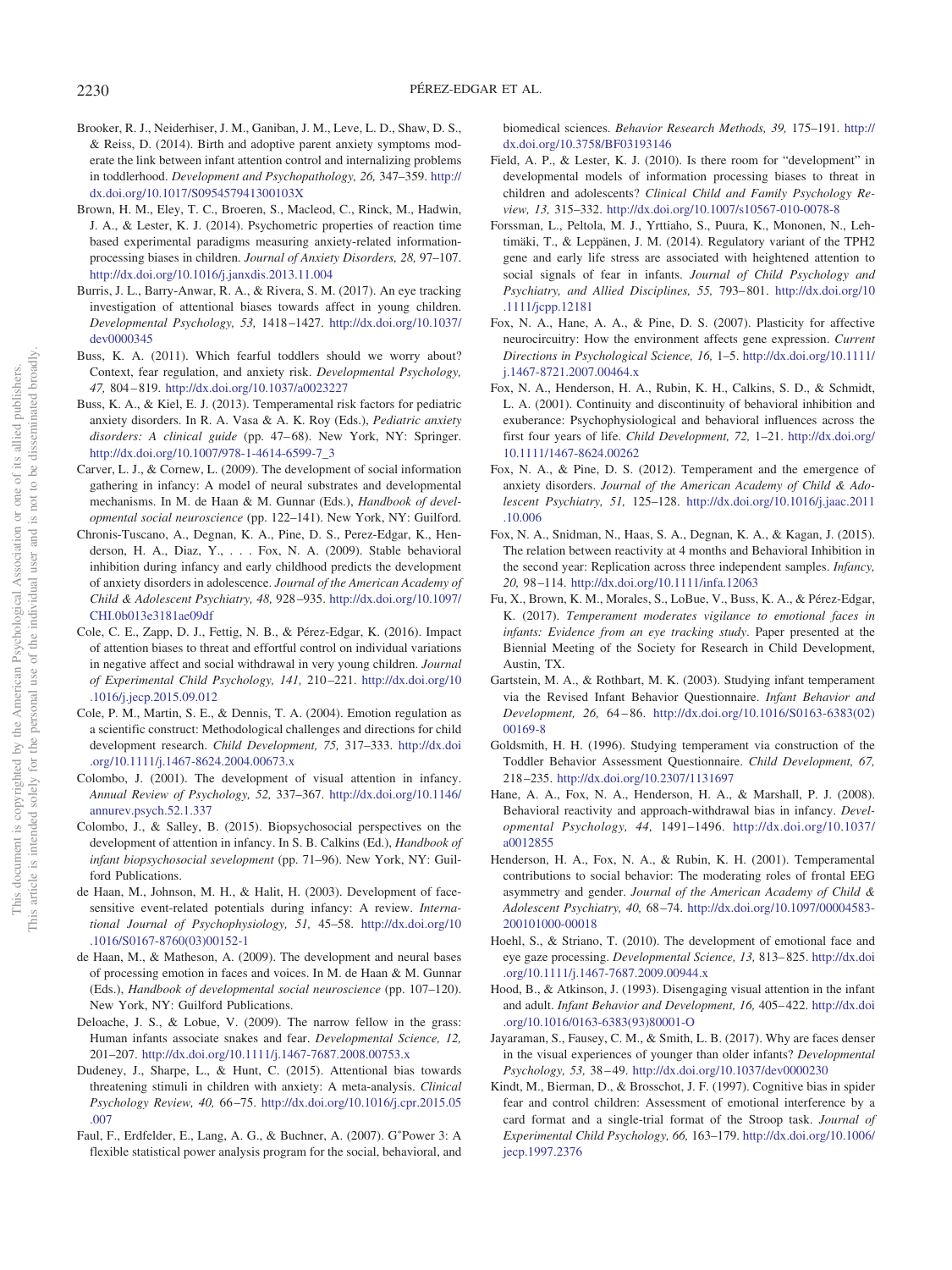- <span id="page-12-19"></span>Kindt, M., & Brosschot, J. F. (1999). Cognitive bias in spider-phobic children: Comparison of a pictorial and a linguistic spider Stroop. *Journal of Psychopathology and Behavioral Assessment, 21,* 207–220. <http://dx.doi.org/10.1023/A:1022873331067>
- <span id="page-12-6"></span>Kwon, M. K., Setoodehnia, M., Baek, J., Luck, S. J., & Oakes, L. M. (2016). The development of visual search in infancy: Attention to faces versus salience. *Developmental Psychology, 52,* 537–555. [http://dx.doi](http://dx.doi.org/10.1037/dev0000080) [.org/10.1037/dev0000080](http://dx.doi.org/10.1037/dev0000080)
- <span id="page-12-24"></span>Leppänen, J. M. (2016). Using eye tracking to understand infants' attentional bias for faces. *Child Development Perspectives, 10,* 161–165. <http://dx.doi.org/10.1111/cdep.12180>
- <span id="page-12-4"></span>Leppänen, J. M., & Nelson, C. A. (2006). The development and neural bases of recognizing of facial emotion. In R. Kail (Ed.), *Advances in child development and behavior* (pp. 207–246). London, United Kingdom: Elsevier Press.
- <span id="page-12-5"></span>Leppänen, J. M., & Nelson, C. A. (2009). Tuning the developing brain to social signals of emotions. *Nature Reviews Neuroscience, 10,* 37–47. <http://dx.doi.org/10.1038/nrn2554>
- <span id="page-12-29"></span>LoBue, V. (2009). More than just a face in the crowd: Detection of emotional facial expressions in young children and adults. *Developmental Science, 12,* 305–313. [http://dx.doi.org/10.1111/j.1467-7687.2008](http://dx.doi.org/10.1111/j.1467-7687.2008.00767.x) [.00767.x](http://dx.doi.org/10.1111/j.1467-7687.2008.00767.x)
- <span id="page-12-13"></span>LoBue, V. (2013). What are we so afraid of? How early attention shapes our most common fears. *Child Development Perspectives, 7,* 38–42. <http://dx.doi.org/10.1111/cdep.12012>
- <span id="page-12-21"></span>LoBue, V., Buss, K. A., Taber-Thomas, B. C., & Pérez-Edgar, K. (2017). Developmental differences in infants' attention to social and non-social threats. *Infancy, 22,* 403–415. <http://dx.doi.org/10.1111/infa.12167>
- <span id="page-12-18"></span>Lobue, V., & DeLoache, J. S. (2008). Detecting the snake in the grass: Attention to fear-relevant stimuli by adults and young children. *Psychological Science, 19,* 284–289. [http://dx.doi.org/10.1111/j.1467-9280](http://dx.doi.org/10.1111/j.1467-9280.2008.02081.x) [.2008.02081.x](http://dx.doi.org/10.1111/j.1467-9280.2008.02081.x)
- <span id="page-12-10"></span>LoBue, V., & DeLoache, J. S. (2010). Superior detection of threat-relevant stimuli in infancy. *Developmental Science, 13,* 221–228. [http://dx.doi](http://dx.doi.org/10.1111/j.1467-7687.2009.00872.x) [.org/10.1111/j.1467-7687.2009.00872.x](http://dx.doi.org/10.1111/j.1467-7687.2009.00872.x)
- <span id="page-12-12"></span>LoBue, V., Matthews, K., Harvey, T., & Stark, S. L. (2014). What accounts for the rapid detection of threat? Evidence for an advantage in perceptual and behavioral responding from eye movements. *Emotion, 14,* 816–823. <http://dx.doi.org/10.1037/a0035869>
- <span id="page-12-32"></span>LoBue, V., & Pérez-Edgar, K. (2014). Sensitivity to social and non-social threats in temperamentally shy children at-risk for anxiety. *Developmental Science, 17,* 239–247. <http://dx.doi.org/10.1111/desc.12110>
- <span id="page-12-7"></span>LoBue, V., Rakison, D., & DeLoache, J. S. (2010). Threat perception across the lifespan: Evidence for multiple converging pathways. *Current Directions in Psychological Science, 19,* 375–379. [http://dx.doi.org/10](http://dx.doi.org/10.1177/0963721410388801) [.1177/0963721410388801](http://dx.doi.org/10.1177/0963721410388801)
- <span id="page-12-30"></span>Lonigan, C. J., & Vasey, M. W. (2009). Negative affectivity, effortful control, and attention to threat-relevant stimuli. *Journal of Abnormal Child Psychology, 37,* 387–399. [http://dx.doi.org/10.1007/s10802-008-](http://dx.doi.org/10.1007/s10802-008-9284-y) [9284-y](http://dx.doi.org/10.1007/s10802-008-9284-y)
- <span id="page-12-16"></span>Martinos, M., Matheson, A., & de Haan, M. (2012). Links between infant temperament and neurophysiological measures of attention to happy and fearful faces. *Journal of Child Psychology and Psychiatry, and Allied Disciplines, 53,* 1118–1127. [http://dx.doi.org/10.1111/j.1469-7610.2012](http://dx.doi.org/10.1111/j.1469-7610.2012.02599.x) [.02599.x](http://dx.doi.org/10.1111/j.1469-7610.2012.02599.x)
- <span id="page-12-23"></span>Mogg, K., Bradley, B. P., de Bono, J., & Painter, M. (1997). Time course of attentional bias for threat information in non-clinical anxiety. *Behaviour Research and Therapy, 35,* 297–303. [http://dx.doi](http://dx.doi.org/10.1016/S0005-7967%2896%2900109-X) [.org/10.1016/S0005-7967\(96\)00109-X](http://dx.doi.org/10.1016/S0005-7967%2896%2900109-X)
- <span id="page-12-17"></span>Morales, S., Brown, K. M., Taber-Thomas, B. C., LoBue, V., Buss, K. A., & Pérez-Edgar, K. E. (2017). Maternal anxiety predicts attentional bias towards threat in infancy. *Emotion, 17,* 874–883. [http://dx.doi.org/10](http://dx.doi.org/10.1037/emo0000275) [.1037/emo0000275](http://dx.doi.org/10.1037/emo0000275)
- <span id="page-12-0"></span>Morales, S., Fu, X., & Pérez-Edgar, K. E. (2016). A developmental neuroscience perspective on affect-biased attention. *Developmental Cognitive Neuroscience, 21,* 26–41. [http://dx.doi.org/10.1016/j.dcn](http://dx.doi.org/10.1016/j.dcn.2016.08.001) [.2016.08.001](http://dx.doi.org/10.1016/j.dcn.2016.08.001)
- <span id="page-12-25"></span>Morgante, J. D., Zolfaghari, R., & Johnson, S. P. (2012). A critical test of temporal and spatial accuracy of the Tobii T60XL eye tracker. *Infancy, 17,* 9–32. <http://dx.doi.org/10.1111/j.1532-7078.2011.00089.x>
- <span id="page-12-20"></span>Morren, M., Kindt, M., van den Hout, M., & van Kasteren, H. (2003). Anxiety and the processing of threat in children: Further examination of the cognitive inhibition hypothesis. *Behaviour Change, 20,* 131–142. <http://dx.doi.org/10.1375/bech.20.3.131.24833>
- <span id="page-12-15"></span>Nakagawa, A., & Sukigara, M. (2013). Individual differences in disengagement of fixation and temperament: Longitudinal research on toddlers. *Infant Behavior and Development, 36,* 728–735. [http://dx.doi.org/](http://dx.doi.org/10.1016/j.infbeh.2013.08.001) [10.1016/j.infbeh.2013.08.001](http://dx.doi.org/10.1016/j.infbeh.2013.08.001)
- <span id="page-12-22"></span>Oakes, L. M. (2012). Advances in eye tracking in infancy research. *Infancy, 17,* 1–8. <http://dx.doi.org/10.1111/j.1532-7078.2011.00101.x>
- <span id="page-12-31"></span>Oakes, L. M. (2015). A biopsychosocial perspective on looking behavior in infancy. In S. D. Calkins (Ed.), *Handbook of infant biopsychosocial development* (pp. 38–70). New York, NY: Guilford Press.
- <span id="page-12-28"></span>Oakes, L. M., & Ellis, A. E. (2013). An eye-tracking investigation of developmental changes in infants' exploration of upright and inverted human faces. *Infancy, 18,* 134–148. [http://dx.doi.org/10.1111/j.1532-](http://dx.doi.org/10.1111/j.1532-7078.2011.00107.x) [7078.2011.00107.x](http://dx.doi.org/10.1111/j.1532-7078.2011.00107.x)
- <span id="page-12-11"></span>Peltola, M. J., Forssman, L., Puura, K., van IJzendoorn, M. H., & Leppänen, J. M. (2015). Attention to faces expressing negative emotion at 7 months predicts attachment security at 14 months. *Child Development, 86,* 1321–1332. <http://dx.doi.org/10.1111/cdev.12380>
- <span id="page-12-9"></span>Peltola, M. J., Hietanen, J. K., Forssman, L., & Leppänen, J. M. (2013). The emergence and stability of the attentional bias to fearful faces in infancy. *Infancy, 18,* 905–926. <http://dx.doi.org/10.1111/infa.12013>
- <span id="page-12-2"></span>Peltola, M. J., Leppänen, J. M., Mäki, S., & Hietanen, J. K. (2009). Emergence of enhanced attention to fearful faces between 5 and 7 months of age. *Social Cognitive and Affective Neuroscience, 4,* 134– 142. <http://dx.doi.org/10.1093/scan/nsn046>
- <span id="page-12-8"></span>Peltola, M. J., Leppänen, J. M., Palokangas, T., & Hietanen, J. K. (2008). Fearful faces modulate looking duration and attention disengagement in 7-month-old infants. *Developmental Science, 11,* 60–68. [http://dx.doi](http://dx.doi.org/10.1111/j.1467-7687.2007.00659.x) [.org/10.1111/j.1467-7687.2007.00659.x](http://dx.doi.org/10.1111/j.1467-7687.2007.00659.x)
- <span id="page-12-3"></span>Peltola, M. J., Leppänen, J. M., Vogel-Farley, V. K., Hietanen, J. K., & Nelson, C. A. (2009). Fearful faces but not fearful eyes alone delay attention disengagement in 7-month-old infants. *Emotion, 9,* 560–565. <http://dx.doi.org/10.1037/a0015806>
- <span id="page-12-14"></span>Pérez-Edgar, K., McDermott, J. N., Korelitz, K., Degnan, K. A., Curby, T. W., Pine, D. S., & Fox, N. A. (2010). Patterns of sustained attention in infancy shape the developmental trajectory of social behavior from toddlerhood through adolescence. *Developmental Psychology, 46,* 1723–1730. <http://dx.doi.org/10.1037/a0021064>
- <span id="page-12-26"></span>Pérez-Edgar, K., Schmidt, L. A., Henderson, H. A., Schulkin, J., & Fox, N. A. (2008). Salivary cortisol levels and infant temperament shape developmental trajectories in boys at risk for behavioral maladjustment. *Psychoneuroendocrinology, 33,* 916–925. [http://dx.doi.org/10.1016/j](http://dx.doi.org/10.1016/j.psyneuen.2008.03.018) [.psyneuen.2008.03.018](http://dx.doi.org/10.1016/j.psyneuen.2008.03.018)
- <span id="page-12-1"></span>Pérez-Edgar, K., Taber-Thomas, B., Auday, E., & Morales, S. (2014). Temperament and attention as core mechanisms in the early emergence of anxiety. In K. Lagattuta (Ed.), *Children and emotion: New insights into developmental affective science* (Vol. 26, pp. 42–56). Basel, Switzerland: Karger Publishing. <http://dx.doi.org/10.1159/000354350>
- <span id="page-12-27"></span>Pergamin-Hight, L., Naim, R., Bakermans-Kranenburg, M. J., van IJzendoorn, M. H., & Bar-Haim, Y. (2015). Content specificity of attention bias to threat in anxiety disorders: A meta-analysis. *Clinical Psychology Review, 35,* 10–18. <http://dx.doi.org/10.1016/j.cpr.2014.10.005>